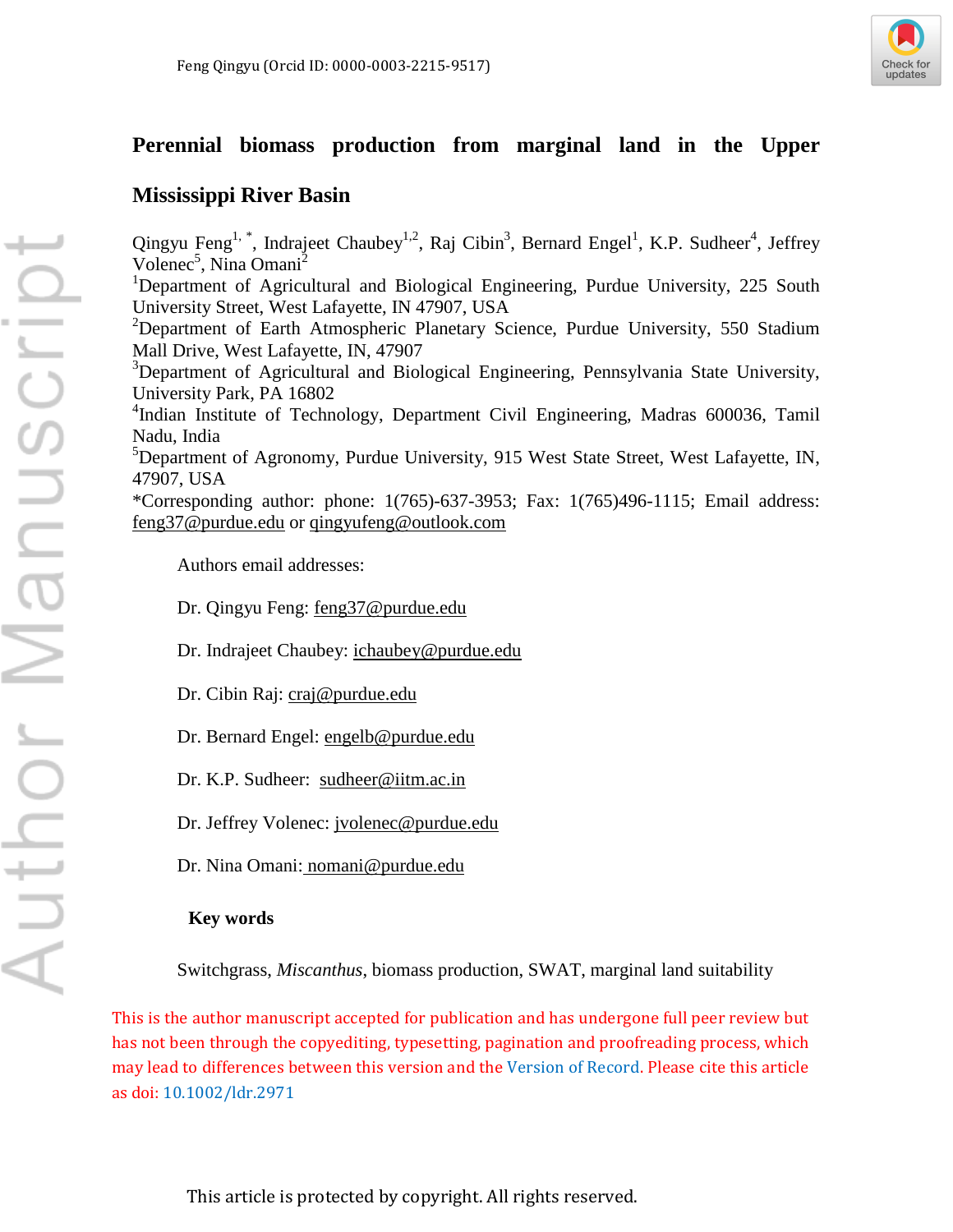Marginal land is considered promising for biomass production. However, understanding on biomass crop growth and total biofuel production from this land type is very limited. This study evaluated potential production of switchgrass (*Panicum virgatum*) and *Miscanthus* (*Miscanthus × giganteus*) on marginal lands in the Upper Mississippi River Basin (UMRB). A SWAT model with detailed representation of marginal lands and their suitability for growth of the two grasses was setup. Marginal land was defined as cropland and grassland with land capability class 3 to 8. All marginal lands were included as new land covers in the land use map and were preserved when HRUs were defined. The SWAT model was calibrated for flow at 13 sites within the UMRB region at monthly scale. The predicted biomass by growing switchgrass and *Miscanthus* on marginal lands in the study area can produce up to 37% of the 132 billion liter biofuel goal set by the 2010 Energy Independence and Security Act in the US. The simulated flow was lower when marginal lands were converted to grow perennial bioenergy crops. The results from this study improved our understanding on growth of perennial crops on marginal land and their contributions to biofuel development.

## **1. Introduction**

Is there enough land to produce renewable energy and meet food supply simultaneously (Nonhebel, 2005)? This debate on food versus fuel competition started with

↽ Author Manuscrip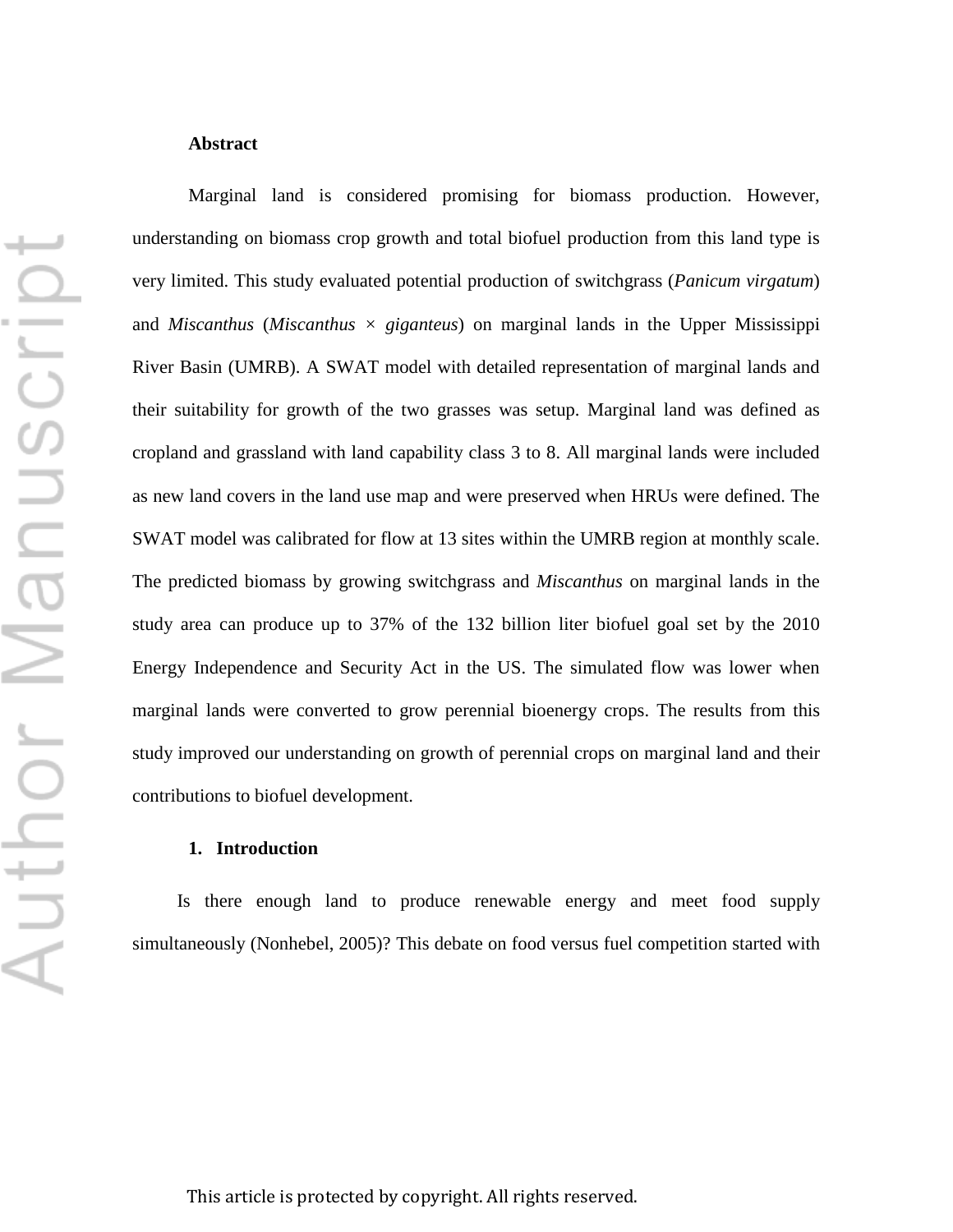the expansion of biofuel industries in the 2000s (Rosegrant & Msangi, 2014). Significant amounts of corn (*Zea mays* L*.*) are utilized for fuel production, resulting in increased corn prices (Ajanovic, 2011). This on-going debate reflects the fact that finding plentiful and proper land for production of biofuel crop is one of the most important tasks in biofuel sustainability (Gopalakrishnan *et al.*, 2009). Among proposed land resources, marginal land is the most promising choice for producing biomass feedstocks (Cai *et al.*, 2011; Campbell *et al.*, 2008; Skevas *et al.*, 2014). Marginal land is less productive than prime farm land. The primary reason is that producing feedstocks on marginal land minimizes the impacts on food supply (Cai *et al.*, 2011; Gopalakrishnan *et al.*, 2011; Liu *et al.*, 2011). In addition, growing biomass crops on marginal land, especially perennial grasses such as switchgrass and *Miscanthus*, is expected to benefit the environment by increasing carbon sequestration (Tilman *et al.*, 2006; Lal, 2006) and reducing non-point source pollution (Blanco-Canqui *et al.*, 2006; Curley *et al.*, 2009; Dabney *et al.*, 2009; Feng *et al.*, 2015; Lee *et al.*, 2012; Gesseesse *et al.,* 2015) comparing to those from crop land. Marginal lands can contribute large amount of biomass (Cai *et al.*, 2011; Campbell *et al.*, 2008). However, predictions in these studies were made under the assumption that yield of biomass grasses on marginal land were homogeneous spatially and consistent across years.

Land suitability indicates the fitness of one land plot for designed purposes, such as growth of specific crops (Elsheikh *et al.*, 2013). The suitability of marginal land for the growth of biomass crops was quite varies a lot. The variation is indicated by the large range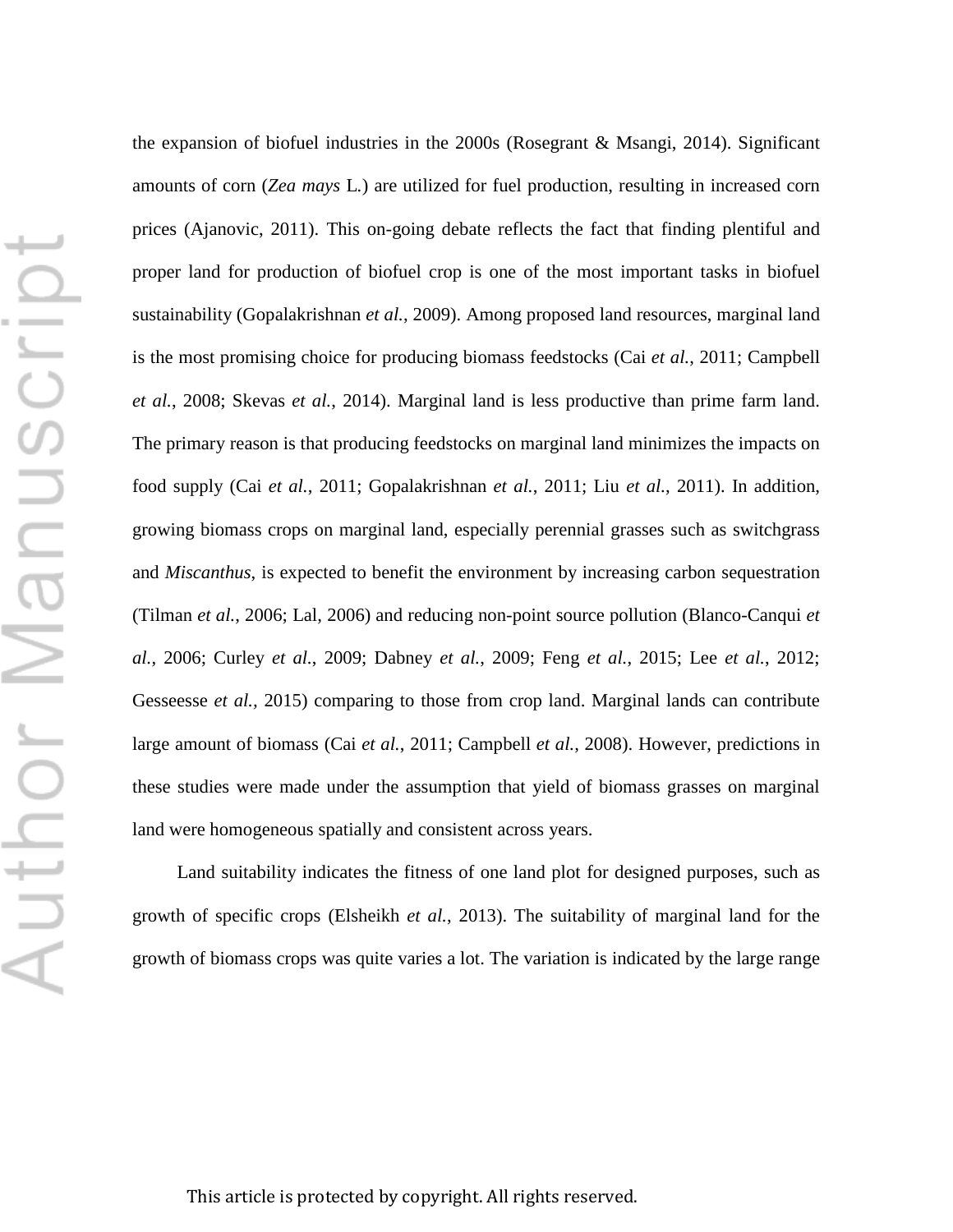of switchgrass yield across large geographical regions in the US (Wullschleger *et al.*, 2010). Feng *et al.*, (2017a) quantified the suitability of marginal land for switchgrass and Miscanthus using a framework based on fuzzy logic theory. Five factors in this framework that limit growth of the two grasses include depth of soil, slope, pH, salinity, and precipitation, were considered in that framework. Besides, the suitability of marginal land is affected by other factors that define marginal land. These factors include economic viability, labor and chemical costs, market price of agricultural products, management options, among others (Peterson and Galbraith, 1932; James, 2010; Liu *et al.,* 2011; Gopalakrishnan *et al.*, 2011). The impacts on biomass yield prediction will eventually affect the prediction of total biomass production from marginal land.

There are two common ways to estimate total biomass production at the watershed or regional scales. One way is to multiply marginal land areas by average reported yields for the candidate biomass crops (Cai *et al.*, 2011; Sudha & Ravindranath, 1999; Tang *et al.*, 2010). The other way is to use biophysical models, such as the Agricultural Policy Environmental eXtender (APEX) model (Feng *et al.*, 2015), Soil and Water Assessment Tool (SWAT) model (Srinivasan *et al.*, 2010b) and the MISCANMOD model (Cliftonbrown *et al.*, 2004; Hastings *et al.*, 2009). Using biophysical models is more suitable for predicting biomass production on marginal lands as it accounts for variations in soil, land management, environmental conditions, and climate conditions. In other words, biophysical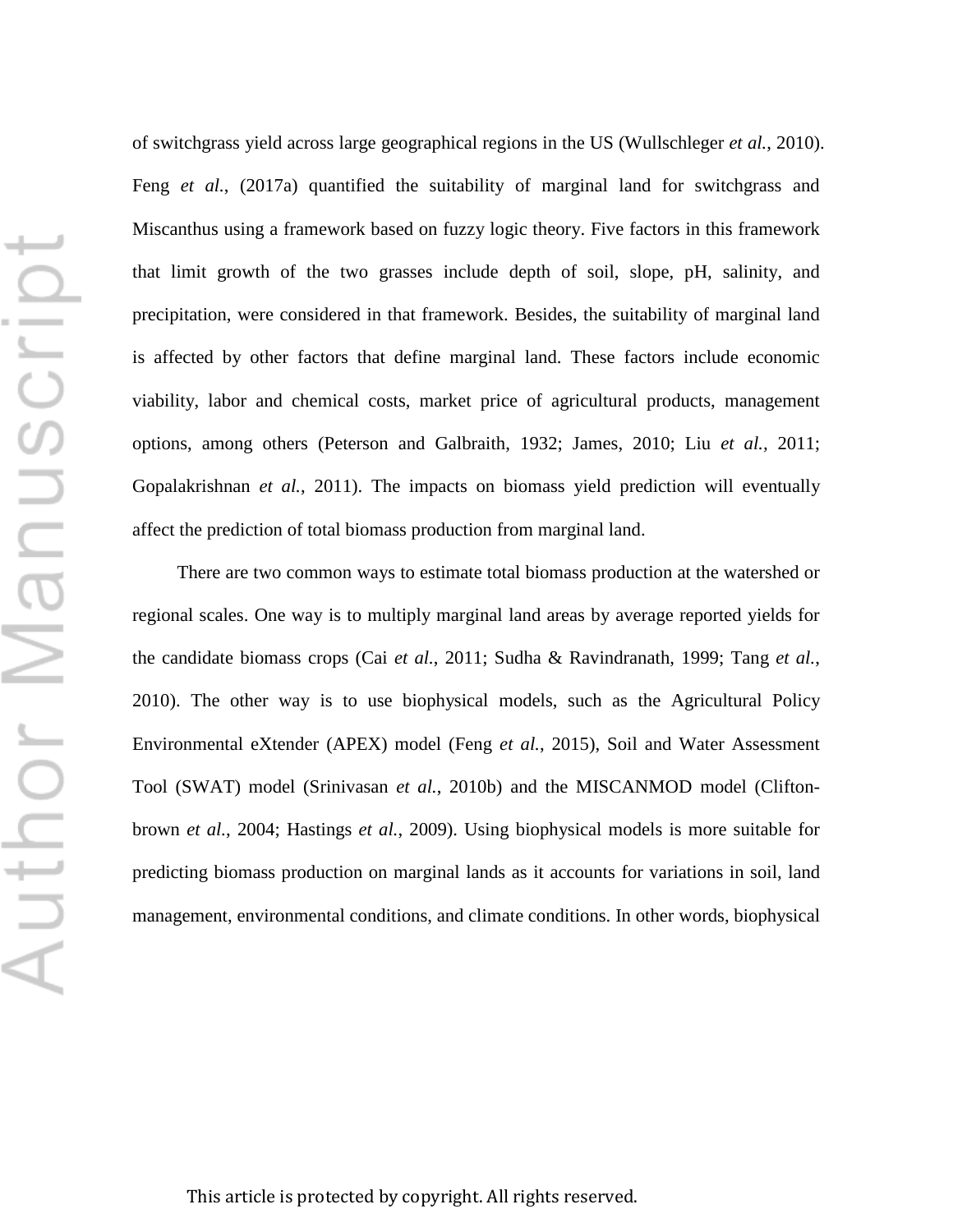models can incorporate suitability of marginal land in predicting biomass production at watershed or regional scales.

This study is conducted primarily to improve our understanding on production potential of switchgrass (*Panicum virgatum L.*) and *Miscanthus* (*Miscanthus* × *giganteus*) on marginal lands in the Upper Mississippi River Basin (UMRB) region. Switchgrass and *Miscanthus* are selected as candidate bioenergy crops due to their high and sustainable yield and relatively lower requirements for agricultural chemical applications (Wright & Turhollow, 2010; Zub & Brancourt-Hulmel, 2010). The UMRB region is not only important for traditional crop production, but also a major source of sediment and nutritional losses to the Gulf of Mexico. The importance of this region in biofuel development is also well recognized (Demissie *et al.*, 2012; Srinivasan *et al.*, 2010b; Wu *et al.*, 2012a). Former studies in this region predicted biomass production scenarios of corn land expansion or using corn stover as biomass feedstock (Demissie *et al.*, 2012; Wu *et al.*, 2012b). Evaluation of scenarios using perennial grasses as biomass feedstocks on marginal lands is limited for this region.

The overall goal of this study was to test the hypothesis that growing perennial grasses on marginal lands in the UMRB region will produce significant amount of biomass. Specific goals included: 1) predicting biomass production on marginal lands while incorporating land suitability for switchgrass and *Miscanthus*, and 2) evaluating the impacts of bioenergy crop production on water resources of the region.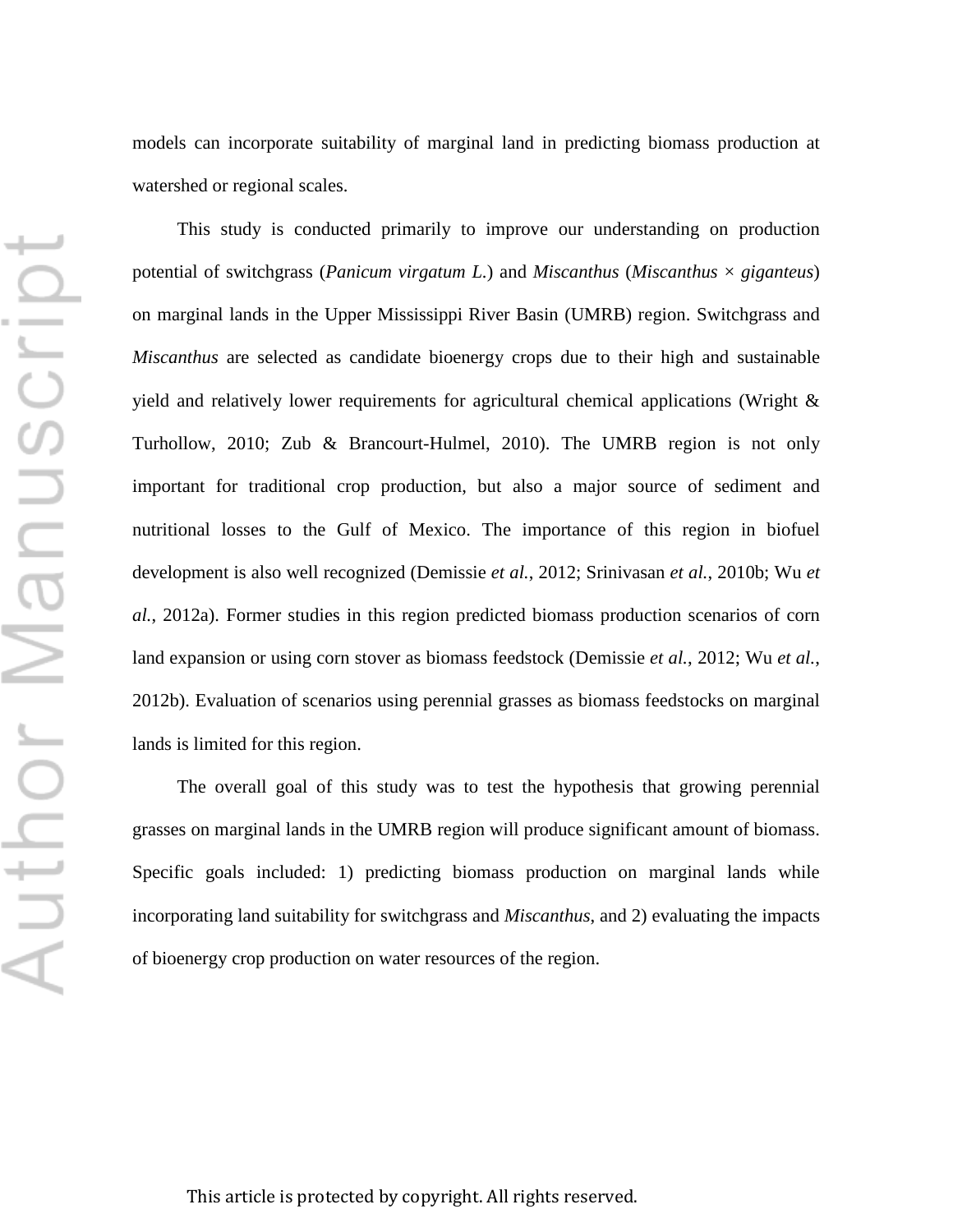#### **2. Methods**

#### *2.1 Study area*

The UMRB basin covers 7 states (Figure 1) and has a total drainage area of 492,000 km<sup>2</sup>. This basin is located in the Corn Belt of the US and has 43% of its area used for corn, soybean (*Glycine max*), and wheat (*Triticum aestivum*) production. Other major land cover types include forests (22%), pasture (16%), water and wetlands (10%), developed areas (8%), and other agricultural crops (1%). These area percentages were calculated with crop database layer (CDL) provided by National Agricultural Statistic Service (NASS) for the 2014 year (USDA, 2014). Fertile soil, adequate water supply and favorite climate in this region make it an important area for food production, especially for corn and soybean (Wu *et al.*, 2012b). The large amount of crop production in this region also provides more than 50% of the US biofuel (Wu *et al.*, 2012b). Almost all current biorefineries use corn grain as feedstock. Only one biorefinery (DuPont, in Nevada, Iowa) uses cellulosic biofeedstock. Several studies have been conducted to test the growth of switchgrass across this region at several locations (Supporting Information, Table S1 and S2).

[Figure 1 Location of the Upper Mississippi River Basin, major land types within this region and reported experimental sites for switchgrass growth]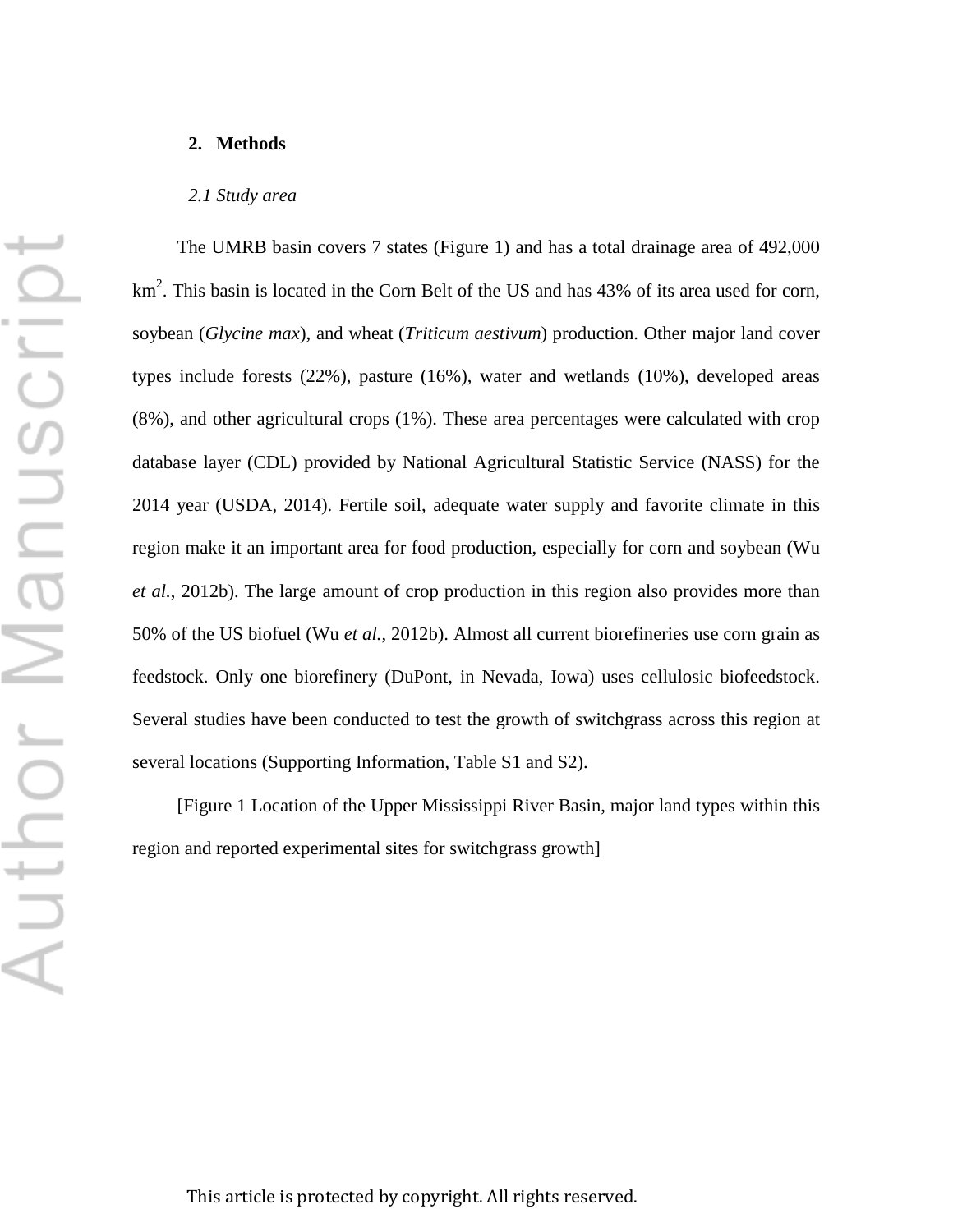#### *2.2 Marginal land and their suitability for perennial grass growth*

In this study, marginal land was defined as agricultural (corn, soybean, and other agricultural lands) and pasture land that have land capability class (LCC) from 3 to 8 (Feng *et al.*, 2017a). Land types were identified based on CDL provided by NASS (USDA, 2014). LCC information was extracted from soil properties information from the Soil Survey Geographic (SSURGO) database. Details on marginal land area calculation were available in Feng *et al.*, (2017a). Approximately 23% of the UMRB region were identified as marginal lands. The suitability of marginal land for the growth of switchgrass and *Miscanthus* was evaluated using a framework based on fuzzy logic (Feng *et al.*, 2017a). A land suitability index (LSI) map was generated using the framework. The LSI values ranged from 0 for land unsuitable, to 1 for land completely suitable for growth of the two grasses. In this study, LSI for switchgrass and *Miscanthus* were reclassified into three classes: Not suitable (NS, with LSI 0 to 0.3), Moderately suitable (MS, with LSI 0.3 to 0.6) and Highly suitable (HS, with LSI 0.6 to 1.0). The LSI maps were reclassified and embedded into the land use map for setting up the SWAT model.

#### *2.3 SWAT model setup*

The SWAT model was developed to evaluate the impacts from changes of land use, management, and climate on crop growth and ecohydrologic processes (Wang *et al.*, 2013, 2016; Wang & Kalin, 2011). This model has been widely used in evaluating impacts from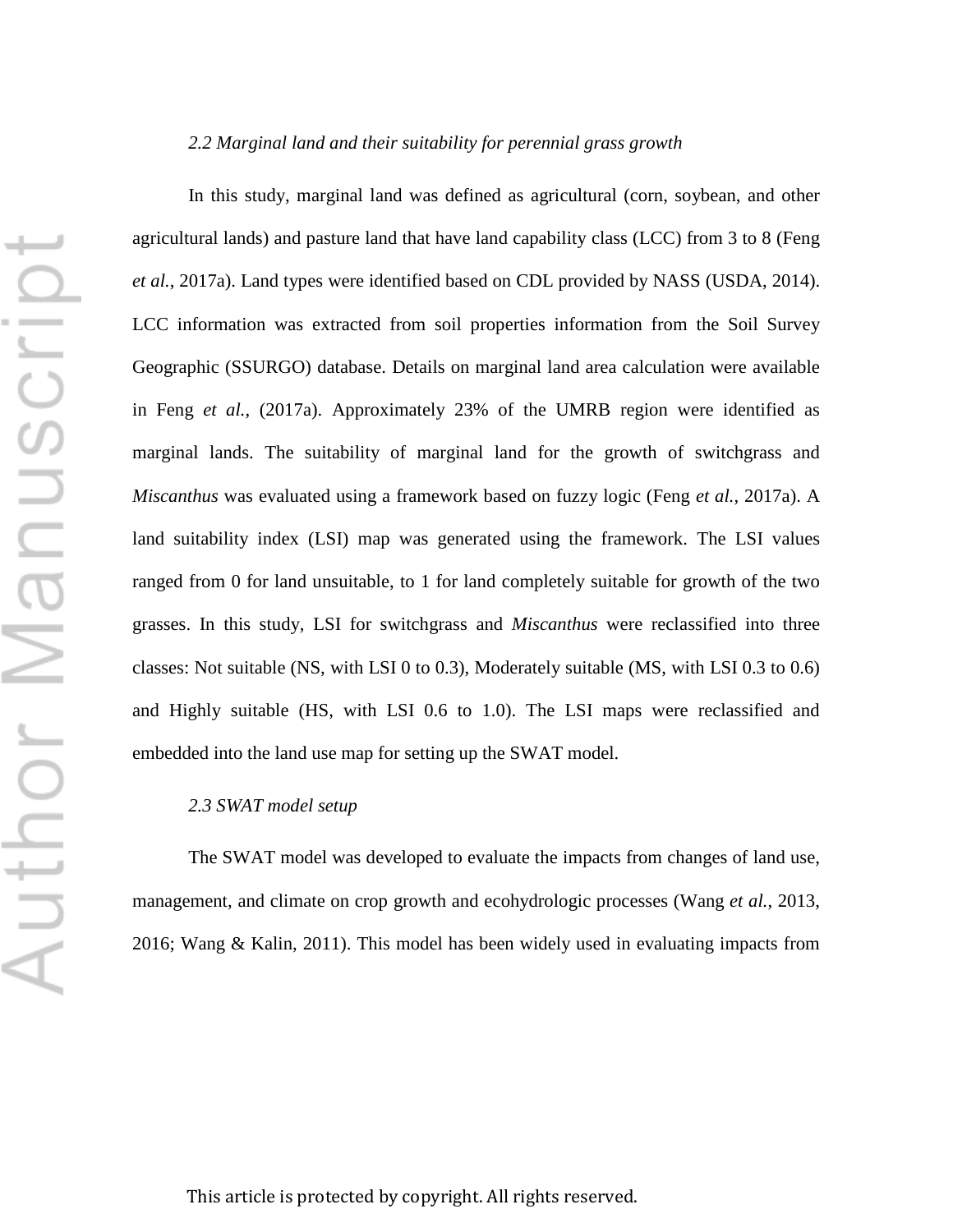biofuel related scenarios (Demissie *et al.*, 2012; Ng *et al.*, 2010; Srinivasan *et al.*, 2010b; Wu *et al.*, 2012b). Detailed description of the SWAT model is provided in Neitsch *et al.,* (2011). An ArcSWAT2012 (for ArcGIS 10.2, rev635) interface was used to prepare input files for the SWAT model. The ArcSWAT starts with delineating watershed and subareas based on either digital elevation model (DEM) data or a predefined watershed shapefile. Within subareas, HRUs are defined based on land use, soil and slope information. Then, climate and crop management data were added. At last, input tables for the SWAT model was written.

In this study, predefined watershed (5,732 subareas) based on hydrographs (hydrologic unit code, HUC, 12) and DEM layer (30 m) by United States Geographic Survey (USGS) were used in watershed delineation. For the land use data, the map with marginal land suitability information was used. The spatial distribution of suitability classes for switchgrass were very close to those for *Miscanthus* (Feng *et al.*, 2017b). Thus, only one reclassified suitability map (for switchgrass) was used. The final map contained 12 new land cover types (4 major land cover types of marginal land, each with 3 suitability classes) in addition to those originally present in the NASS layer. These new types were added to the crop table in the SWAT2012.mdb file. For the soil data, the spatial map was generated by merging the SSURGO spatial map in the marginal land area and the State Soil Geographic (STATSGO) spatial map at the non-marginal land area. The attributes tables in the STATSGO datasets were exported from the SWAT\_US\_Soils.mdb file and imported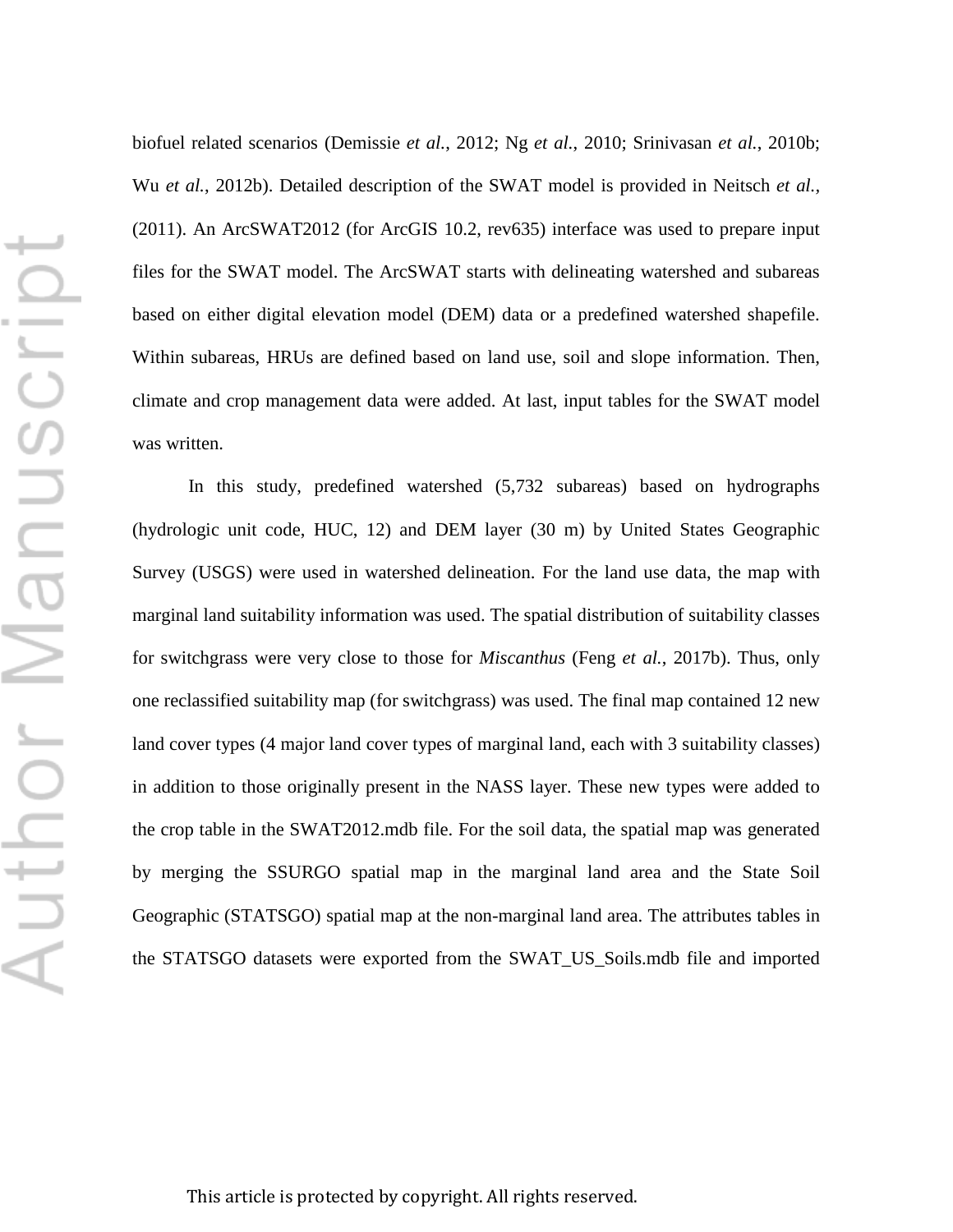into the SWAT\_US\_SSURGO\_Soils.mdb file. The slopes had two levels: 0-5% and steeper than 5%. While defining the HRUs, marginal land cover types were put into exceptions from 20% thresholds for land use and soil. Finally, 136,079 HRUs were defined, with 84% marginal land HRUs (114,398).

For climate data, daily weather data (precipitation, maximum and minimum temperature) were downloaded for 732 weather stations located within the UMRB region from National Climate Data Center (NCDC, https://gis.ncdc.noaa.gov/). Stations with more than 20% missing data for precipitation were abandoned. At last, 440 stations were used. Missing data in these stations were filled by data from the closest 5 stations located within 50 km of the target station using the Inverse Distance Weighting method. Management practices for corn, soybean, pasture, switchgrass and *Miscanthus* were the same as those used by Feng *et al.* (2015). For switchgrass and *Miscanthus*, a 2- and 3-year establishment periods were assumed based on Feng *et al.*, (2017b), respectively. Tile drainage was installed on corn and soybean HRUs (9,375, 18.2% of the total UMRB area) with soil types having drainage classes of somewhat poor, poor and very poor (based on SSURGO) and slopes less than 2%. Point source and reservoir inputs were prepared with data downloaded from the USGS website. Finally, 136,079 HRUs were generated for the SWAT model at the UMRB region.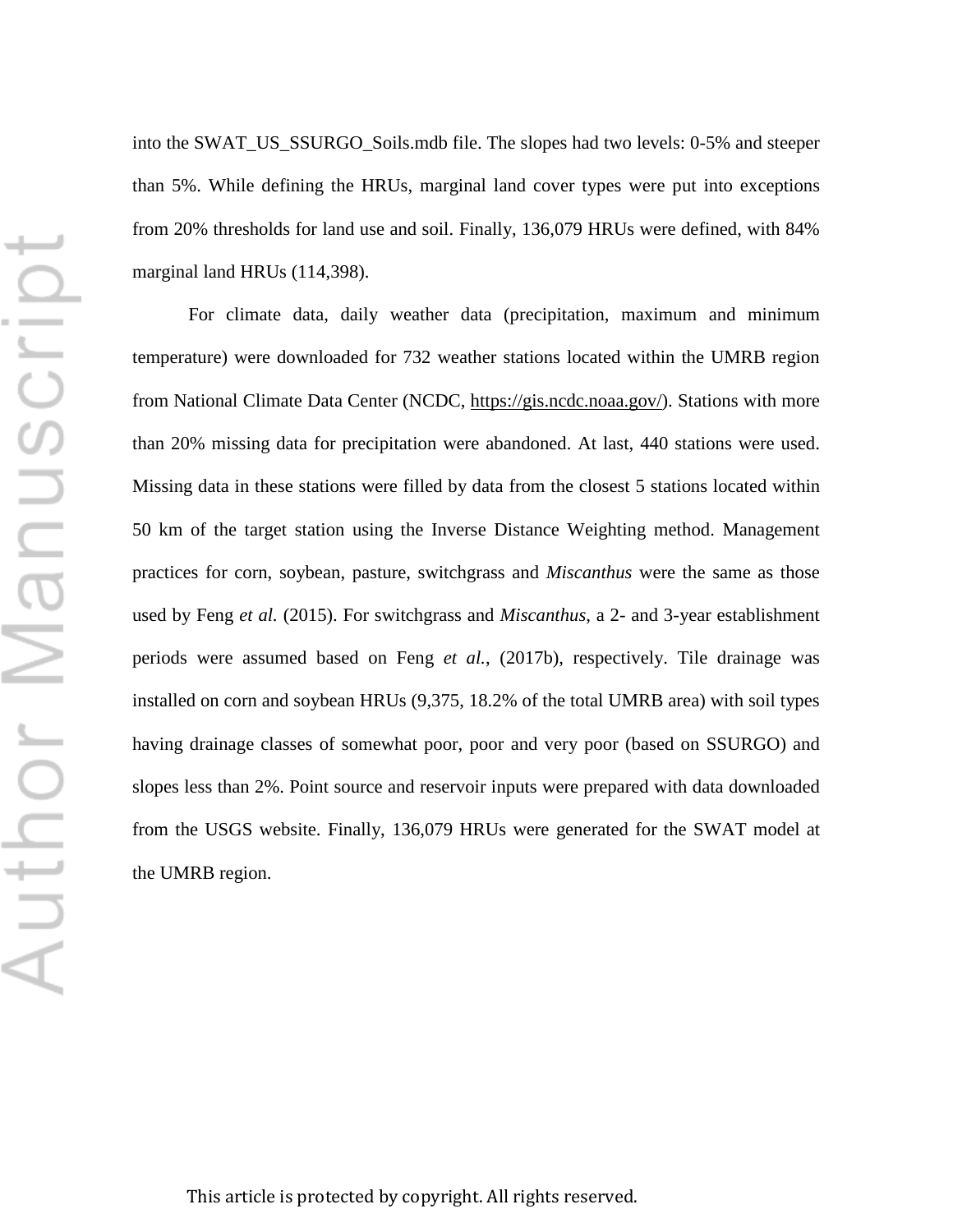Two steps were used in calibrating the SWAT model. In the first step, a SWAT model with same dataset but less number of HRUs (one HRU for one subarea) was setup. This model was calibrated for streamflow. In the second step, the calibrated parameters were transferred to the finer model with 136,079 HRUs. This approach was used because running the SWAT model with large number of HRUs is time-consuming (Yen *et al*., 2016). However, even though the parameter from the coarse setup provided a base, a lot of tuning was conducted to finally calibrate the model. During the calibration process, the model was first checked by comparing mean and variation of simulated yield of major crops (corn and soybean) with observed yields provided by NASS for 1995 to 2005 in this region. Then, it was calibrated for streamflow against observed data for 13 USGS gauge stations (Table 1) at monthly scale for 1995 to 2000 and validated for 2001 to 2005 with 3 year warm up periods. The calibration and validation were evaluated by the coefficient of determination  $(R^2)$  and the Nash-Sutcliffe efficiency (NS) (Equation 1, E1), in which O and  *represents for observed and simulated values, respectively and*  $*i*$  *represents for month in* this study. Additional details were provided in section 2 of the supporting information and parameters with their calibrated values were in Table S3 and S4.

$$
NS = 1 - \frac{\sum_{i=1}^{n} (O_i - P_i)^2}{\sum_{i=1}^{n} (O_i - \overline{O})^2} \quad (E1)
$$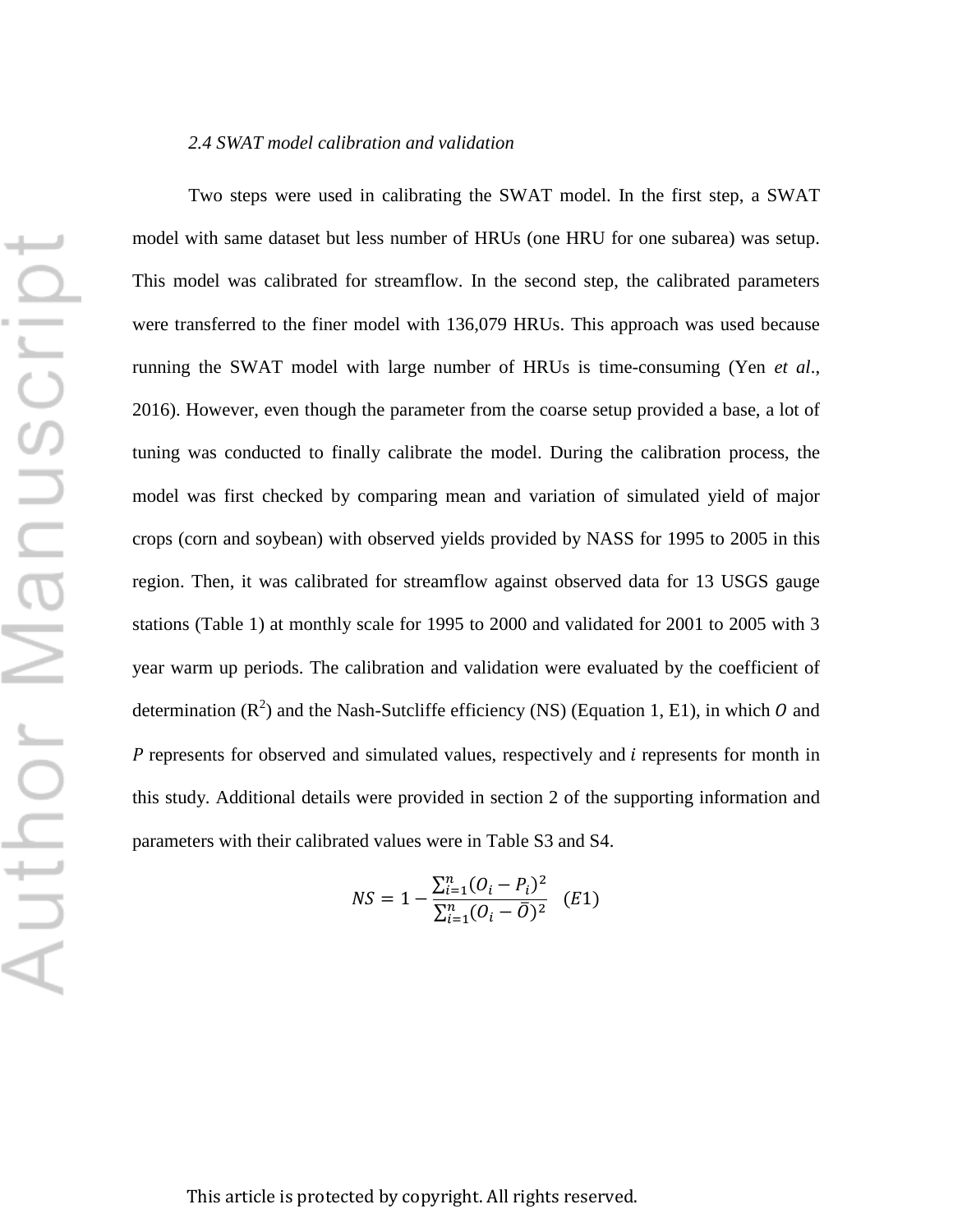#### *2.5 Scenarios and data analysis*

The situation of the UMRB region simulated by the validated model was considered as the baseline scenario. It was then used to simulate two projected scenarios in which switchgrass and *Miscanthus*, respectively, were grown on all marginal lands for 11 years (1995 to 2005). The yield of corn, soybean, switchgrass and *Miscanthus* were summarized separately for HRUs with different marginal land suitability classes. The simulated yield of switchgrass and *Miscanthus* at field scale have been verified in a former paper (Feng *et al.*, 2017b). Total biomass production was calculated by summing up the products of yield and area for each HRU. Total bioethanol was calculated by multiplying total biomass and bioethanol yield of 302 Liter/Mg dry biomass (80 gallon/Mg dry biomass) (Feng *et al.*, 2015). The results for streamflow were analyzed at the watershed outlet, and for evapotranspiration (ET) and soil moisture were evaluated at the HRU level.

#### **3. Results**

### *3.1 Model calibration and validation*

Accuracy of the simulated baseline scenario was evaluated in two aspects. The first aspect was the simulated yields of major crops (corn and soybean). Simulated corn grain yield ranged from 0.1 to 11.7 Mg/ha with an average of 8.5 Mg/ha. Simulated soybean yield ranged from 0.1 to 4.0 Mg/ha with an average of 2.6 Mg/ha. The reported yields by NASS for corn ranged 2.3 to 11.3 Mg/ha with an average of 8.6 Mg/ha and for soybean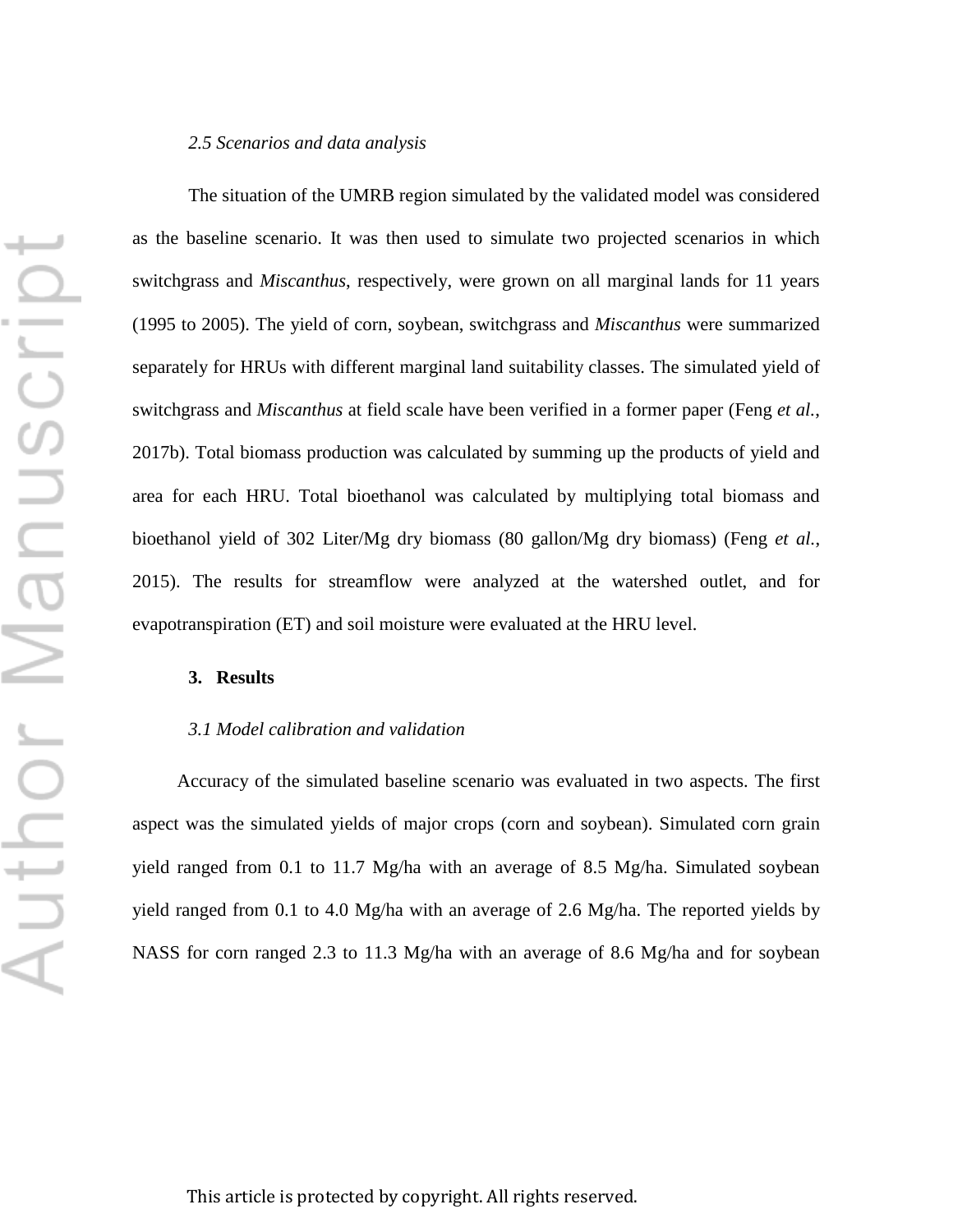ranged from 1.5 to 3.5 Mg/ha with an average of 2.3 Mg/ha. The second aspect was simulation of flow. The statistics (R2 and NS) for monthly flow at majority sites were over 0.5 (Table 1), indicating good to very good performances of the baseline model (Yen *et al.*, 2016). Comparison of time series between observed and simulated flow and sediment load at the watershed outlet (Mississippi River below Grafton, IL, 05389500) are provided in Figure S1.

### [Table 1 here]

## *3.2 Yield and biofuel production of switchgrass and Miscanthus*

The average simulated yields of switchgrass during their post establishment period (from year 3 to year 11) across all marginal lands was  $8.2 \text{ Mg/ha}$  (Table 2), ranging from 0 to 11.3 Mg/ha. That of *Miscanthus* was 13.3 Mg/ha, ranging from 0 to 16.8 Mg/ha. Distribution of yields during their post establishment periods across all marginal land HRUs with NS, MS, and HS suitability classes are provided in Figure S2 and S3. Distribution of yields for switchgrass and *Miscanthus* showed similar trends across marginal lands with different land suitability classes. Biomass yields of switchgrass on 88% of marginal land HRUs were higher than 5 Mg/ha and of Miscanthus on 90% of marginal land HRUs were higher than 10 Mg/ha, respectively.

#### [Table 2 here]

Switchgrass yield increased monotonically during its establishment period (year 1 and year 2) and at the beginning (year 3) of the post establishment period as shown in Table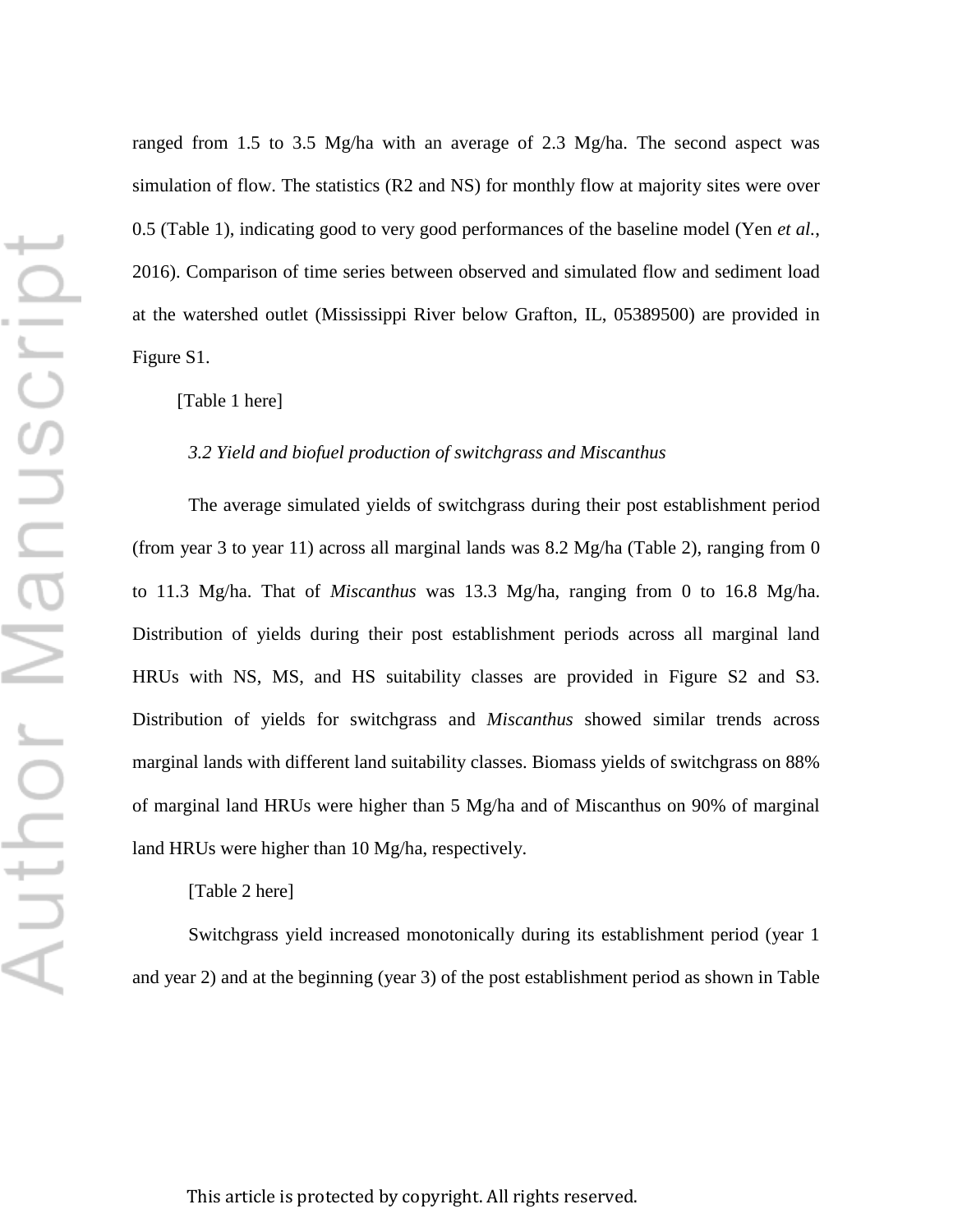2 and Figure 2. *Miscanthus* yield also increased during its establishment period (year 1 to year 3), but yield during the post establishment period (year 4 to year 11 in this study) was lower than the establishment periods. The yield distribution of each grass was similar across the simulation time and all marginal lands (Figure 2).

[Figure 2 Simulated yield of switchgrass and *Miscanthus* during their pre- and postestablishment periods on marginal land with three suitability classes. LCC stands for Land capability class.]

Based on yield data extracted from literature, biomass produced during the establishment period were not harvested. With yields during the post establishment periods, 96 million Mg biomass could be produced from switchgrass and 160 million Mg from *Miscanthus*. The biomass could be used to produce 29 million and 48 million Liter bioethanol from switchgrass and *Miscanthus* (Table 2), respectively.

# *3.3 Impacts of growing biomass on hydrology*

When marginal land was converted to produce switchgrass and *Miscanthus*, flow and at the outlet of the UMRB basin were reduced through years (Figure 3). Flow values were reduced by 10 to 22% with an average of 16% when marginal land was converted to switchgrass, and by 10 to 30% with an average of 23% when converted to *Miscanthus*, compared to the baseline scenario. At the HRU level, ET was increased (Figure S4), while annual soil moisture content (Figure S5) was decreased by various degrees depends on the whether the crop established or not and on the suitability class of the marginal lands. The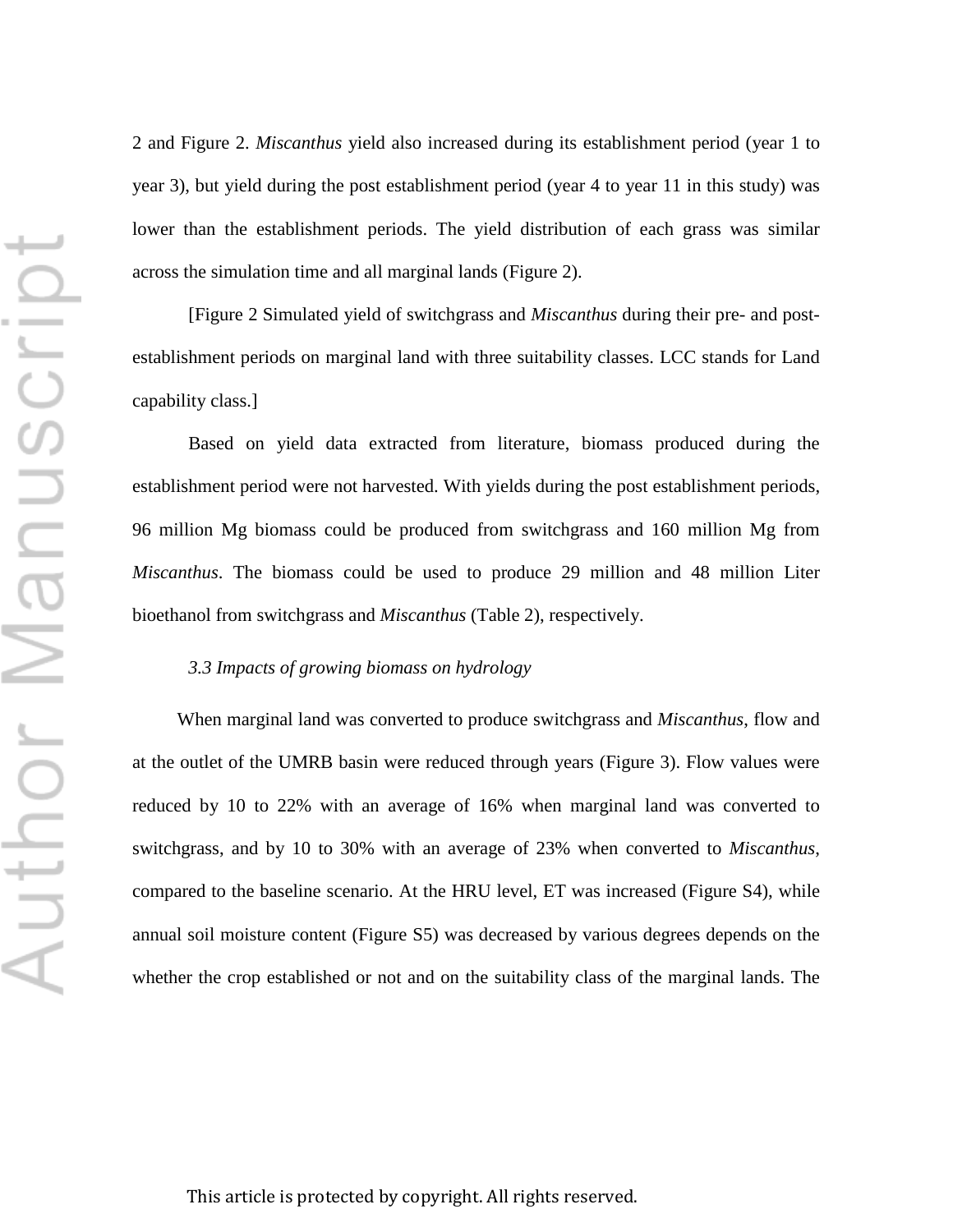changes of ET and soil moisture content were close to each other among marginal land with different suitability classes for both switchgrass and *Miscanthus.*

[Figure 3. Comparison of flow at the outlet of the Upper Mississippi River Basin simulated under scenarios for the baseline, growing switchgrass and growing Miscanthus on all marginal land.]

## **4. Discussion**

This study predicted the contribution of growing switchgrass and *Miscanthus* on marginal land in the UMRB region. Results from this study support the hypothesis that marginal land (23% of land in the UMRB region) are able to contribute significant amount of biofuel for the US (22 to 37% of goal of producing 132 billion liters of biofuel). To the best of our knowledge, this is the first study that simulated the growth of perennial grasses on marginal land in the UMRB region using the SWAT model. Existing models focusing on biomass development scenarios in this region did not exclusively consider marginal lands. Instead, all crop lands were included (Srinivasan *et al.*, 2010a). Other studies estimating perennial grass production with the SWAT model had less detailed representation of the marginal lands (Love & Nejadhashemi, 2011).

This study improved the prediction of biomass production on marginal land in three ways. First, marginal land was represented with great details. The areas of marginal land plots are relatively small in the typical Midwest agricultural landscape. In the step of defining HRUs by the ArcSWAT software, area thresholds of land cover, soil and slope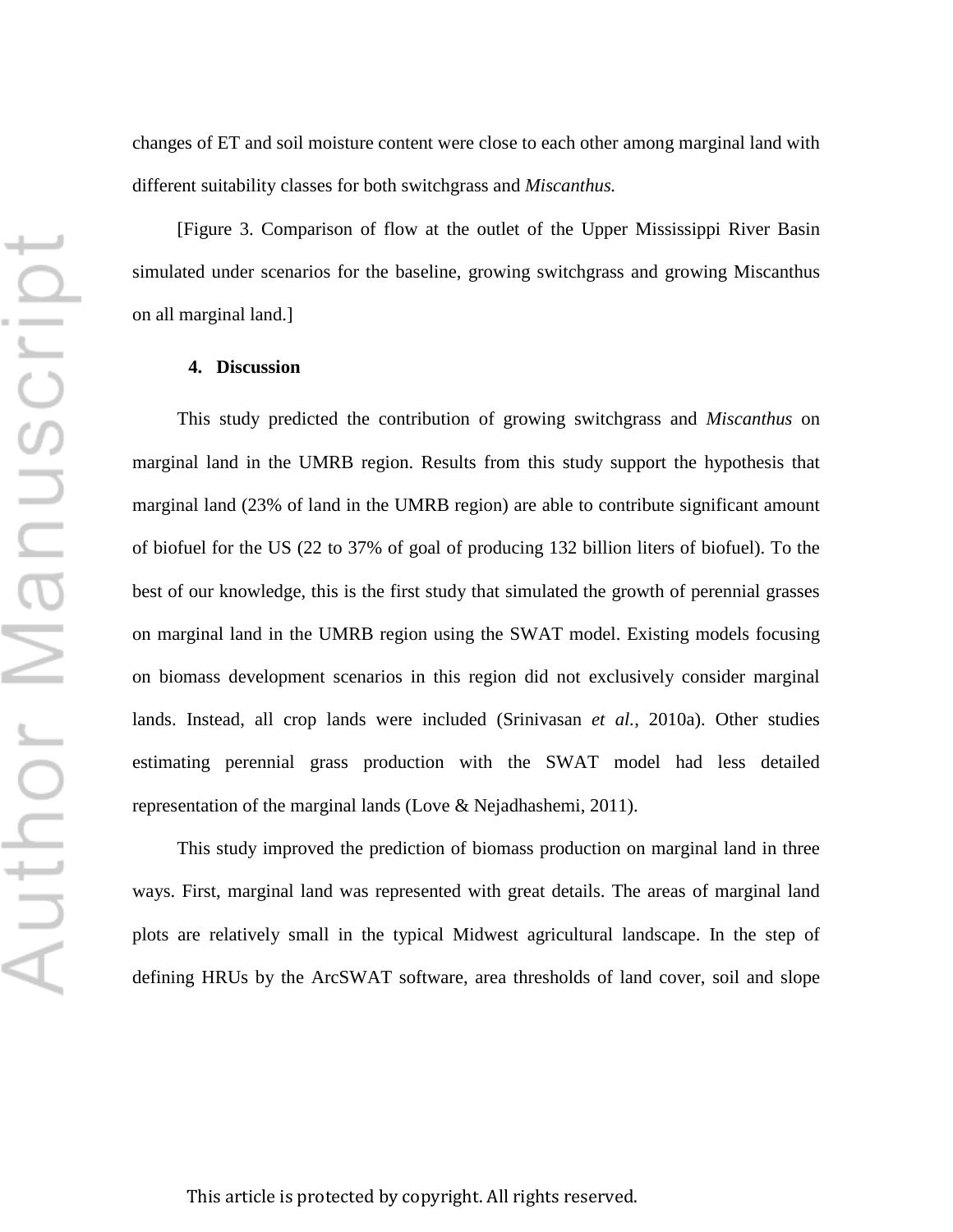(for example, 5%, 10% and 5% for land, soil and slope, respectively) are applied to reduce the total HRU numbers and save computational time, especially in large scale models (Srinivasan *et al.*, 2010a). These thresholds will result into loss of land cover, soil or slope whose areas are smaller than the areas defined by the thresholds in any subarea. Thus, marginal lands are typically lost because of their small area in land plots in general. In this study, marginal land was embedded into the land use map and added to exception when defining HRUs in the ArcSWAT software. By doing this, ArcSWAT will preserve soil information (from the SSURGO database in this study) irrespective of the land plot area in a subarea. Second, suitability classes of marginal land are represented. This increased flexibility and accuracy for predicting growth of switchgrass and *Miscanthus* on marginal land. Third, the SWAT model used in this study is improved for better simulating growth of perennial crops in terms of annual growth algorithms, crop parameter sets, and their establishment periods (Trybula *et al.,* 2015; Feng *et al.,* 2017b).

There are also some limitations in the method used to set up the SWAT model. The first limitation is the significantly increased computational time. It takes approximately 1 hours to run one year of model simulation using desktop with i7 CPU6700 (3.4GHz) and 16 Gb memory. On computer clusters with Xeon E5 and 8 cores (Conte cluster at Purdue University, West Lafayette, IN), it still takes about 45 minutes to run one year. This brought a lot difficulties in calibrating the model.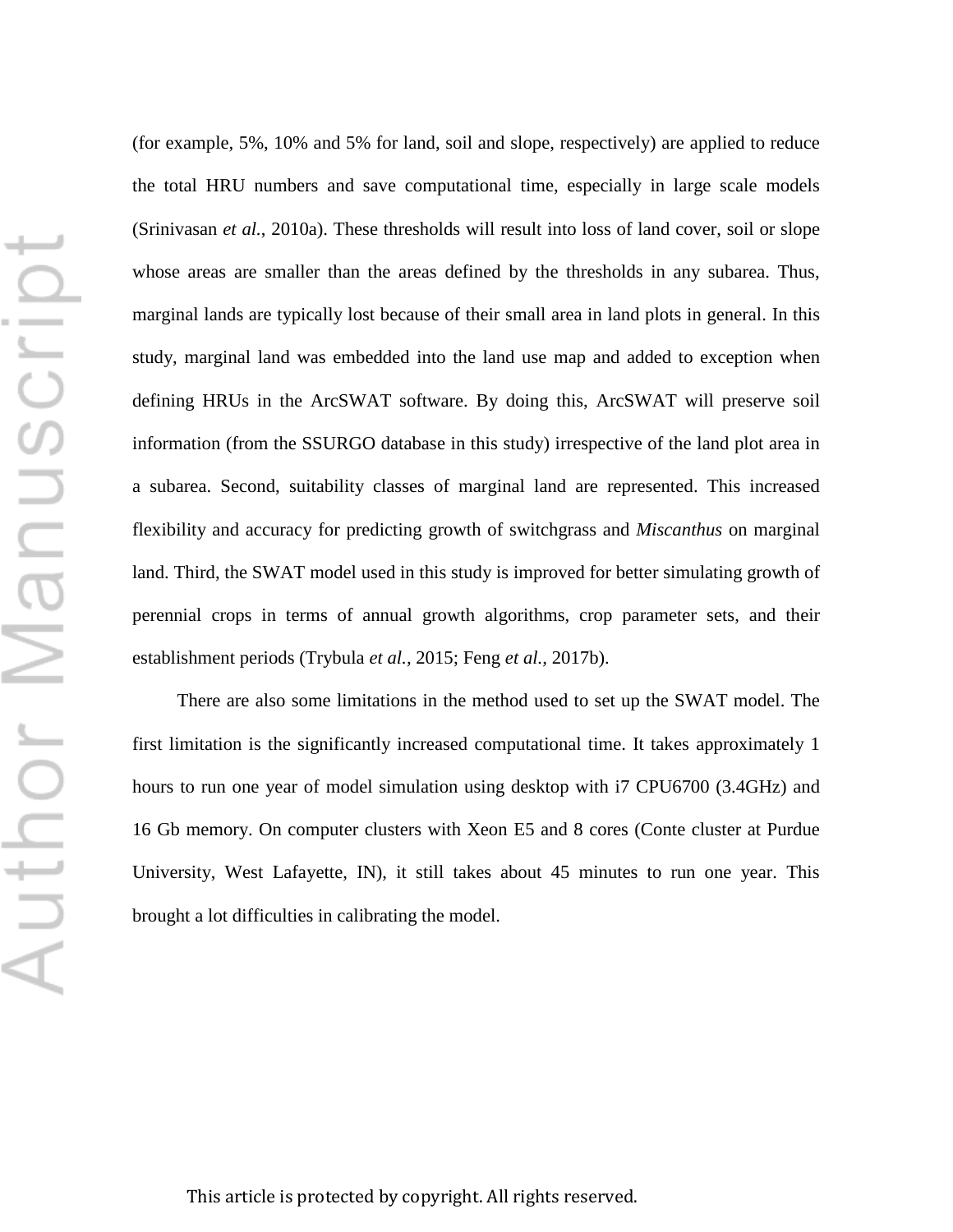The second limitation is the limited capability of the SWAT model to represent suitability of marginal land. The ranges, distribution and average values of simulated yields for the two grasses are similar across three suitability classes (Figure 2, Figure S2 and S3). Among 5 factors considered to determine land suitability, high slope, salinity, and soil pH are the major factors reducing marginal land suitability for growth of the two grasses in the UMRB region (Feng *et al.*, 2017a). However, the SWAT model does not simulate impacts of these factors on crop growth. High slope reduced land suitability by reducing machine operation safety. In the SWAT model, slope was used in calculating surface depression storage depth, time of concentration, streambed sheer stress, lateral hydrologic conductivity, surface area of impounded water body, and slope factor for erosion. These variables, like lateral hydrologic conductivity, will indirectly and slightly affect crop growth by affecting soil water availability. Salinity and pH effects on crop yield are not calculated in the SWAT model. Thus, the suitability of marginal land is not incorporated directly by the SWAT model for these factors. This limitation introduced uncertainties in the predicted biomass production. Total biomass of 59 and 206 million Mg are predicted by multiplying the LSI values, total marginal land areas, and average measured yields of switchgrass (5.4 Mg/ha) and *Miscanthus* (18.6 Mg/ha) in the UMRB region (Feng *et al.*, 2017b). In this study, total biomass of 97 and 159 million Mg are predicted for switchgrass and *Miscanthus*, respectively. The average simulated yields of switchgrass are lower than the average reported yields in this region, while that of *Miscanthus* are higher. The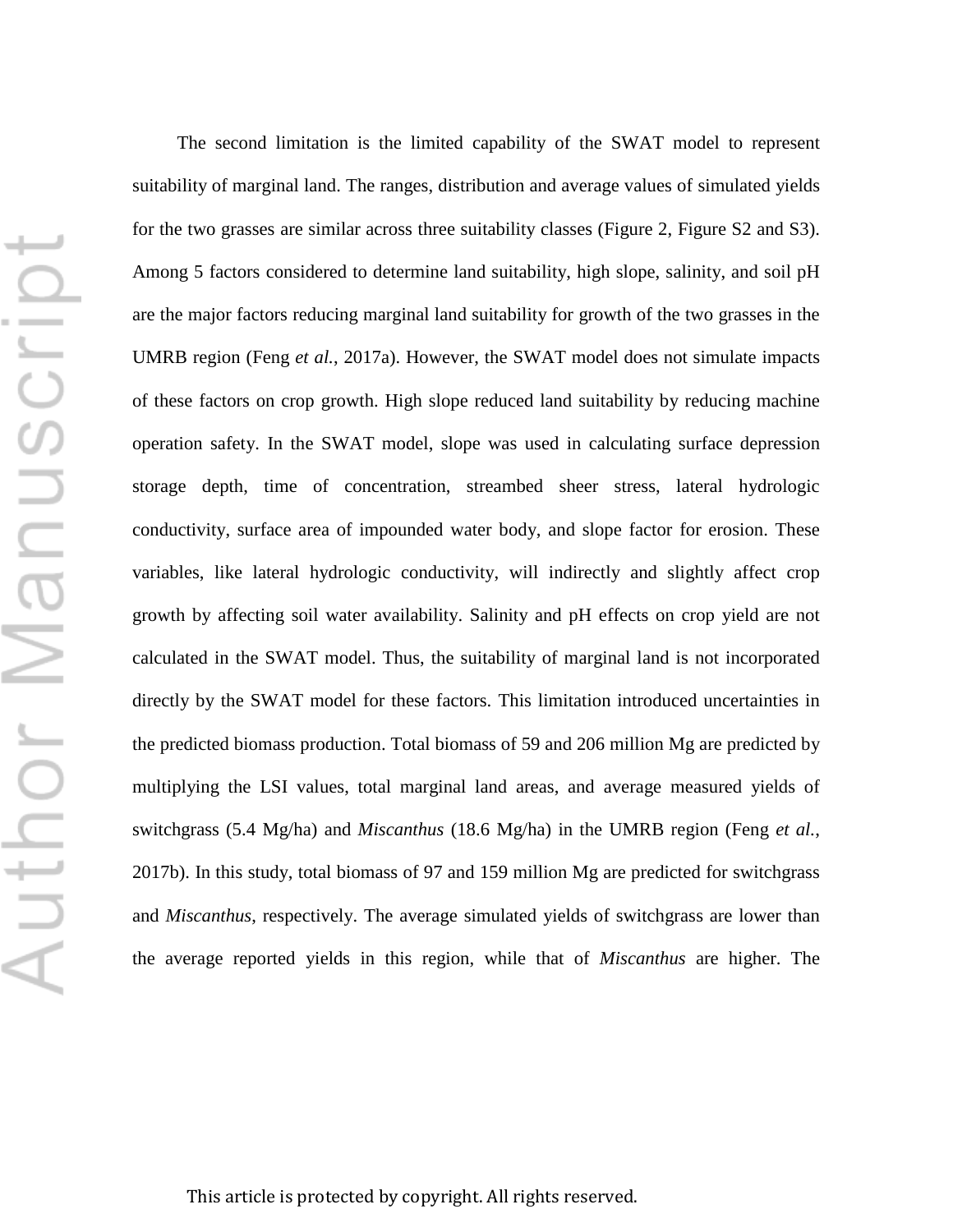comparison between average simulated and reported yield reflects the impacts from above mentioned limitations of the SWAT model on biomass prediction. Specifically, the yield might be over predicted on marginal land with lower suitability for switchgrass growth.

The predicted impacts on flow at the watershed outlet show similar trends as predicted by other studies on perennial grass production. It has been reported that growing perennial grasses will cause more evaporation and reduce the water availability in the soil based on both measured data and modelling results (Cibin *et al.*, 2015; Feng *et al.*, 2015; McIsaac *et al.*, 2010; VanLoocke *et al.*, 2016; Wu *et al.*, 2012b). However, the predicted impacts require further investigation at field (HRU) scale. This study compared simulated relative changes of evaporation (Figure S4) and soil moisture (Figure S5) across marginal lands with different suitability classes. Due to the limitations on crop growth processes mentioned above, simulated relative changes of these variables are quite close to each other on marginal land with different suitability classes.

The results of this study indicated that additional studies are needed to further facilitate using marginal land for biomass production. The contribution of marginal land for biofuel development can be promising. However, sustainable biomass production requires careful planning to provide stable biomass production as well as minimizing negative environmental impacts. More field experiments for biomass crop growth on marginal lands are required to better understand suitability of marginal land and verify model results. In this study, the simulated production of switchgrass are verified with data from limited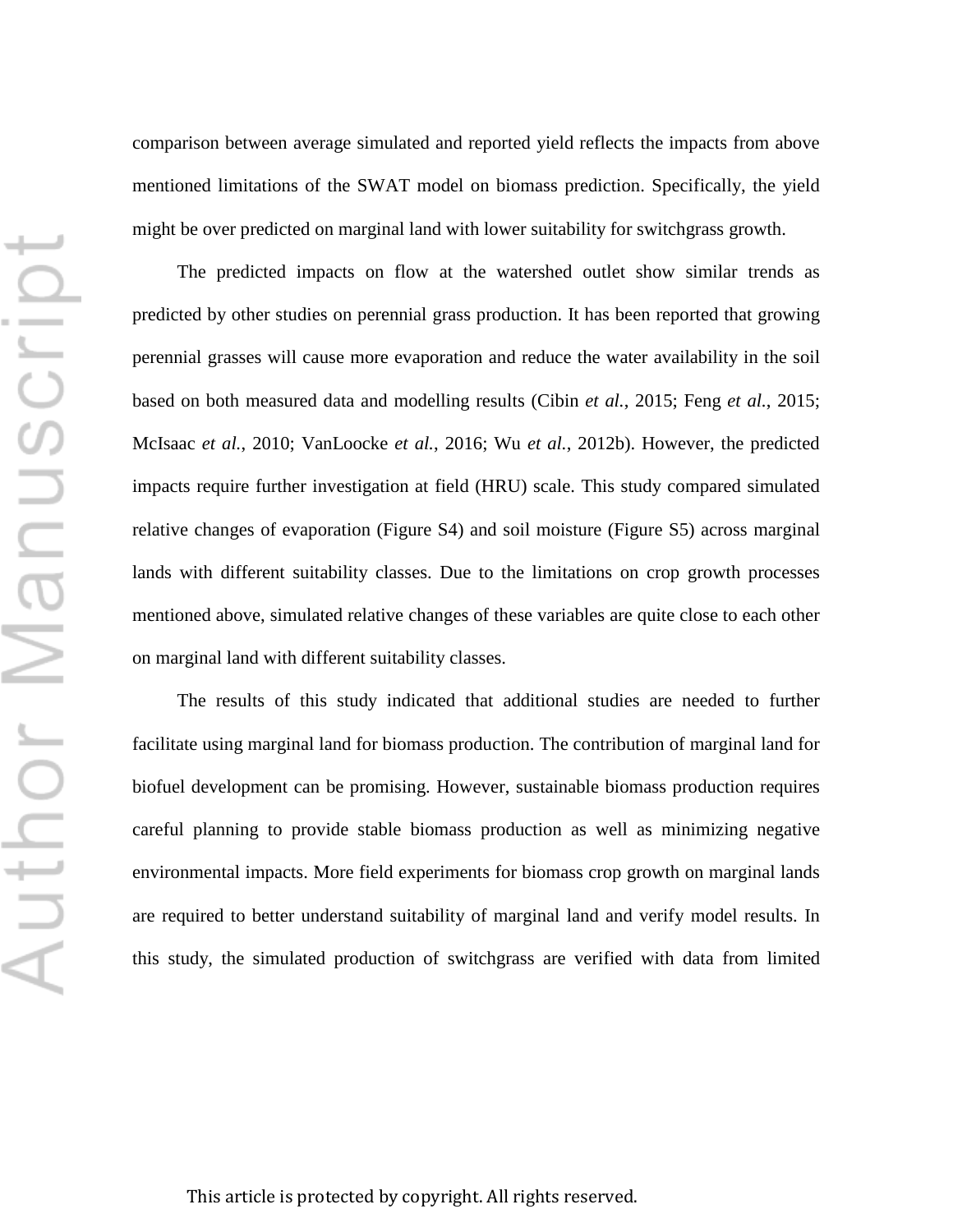locations reported in literature. For *Miscanthus*, field studies in the US are very limited, let alone those on marginal lands. Being widely-used for evaluating impacts from biofuel production (Blanco-Canqui, 2016; Cibin *et al.*, 2015; Wagner & Lewandowski, 2016; Yaeger *et al.*, 2014; Zhou *et al.*, 2015), the SWAT model needs to be further improved by considering impacts from soil salinity and pH on crop growth. This is especially important for evaluating crop growth on marginal land due to their sensitivity from these factors. Besides, marginal land conversion to biomass production took portion of current crop and pasture land for food production. The trade-off and overall impact on food production by using these portion of land for food or biomass production require further analysis on whether the high biomass yield from these portion of land might relieve the pressure of using food produced from prime farmland for bioenergy production (Feng *et al.*, 2017a).

# **5. Conclusions**

Marginal land is a viable choice of land resources for biofuel development, since it can provide large amount of biomass by growing perennial grasses. As predicted in this study, 22% to 37% of the biofuel development goal set in the EISA can be produced by growing switchgrass and *Miscanthus* on marginal lands in the UMRB region. The prediction is made by using a SWAT model incorporating marginal land in great details. The SWAT model provides both the total biomass and yield distribution of perennial grasses, which projects the viability of utilizing marginal land for biomass production. The results of this study will facilitate biofuel development plans with greater details and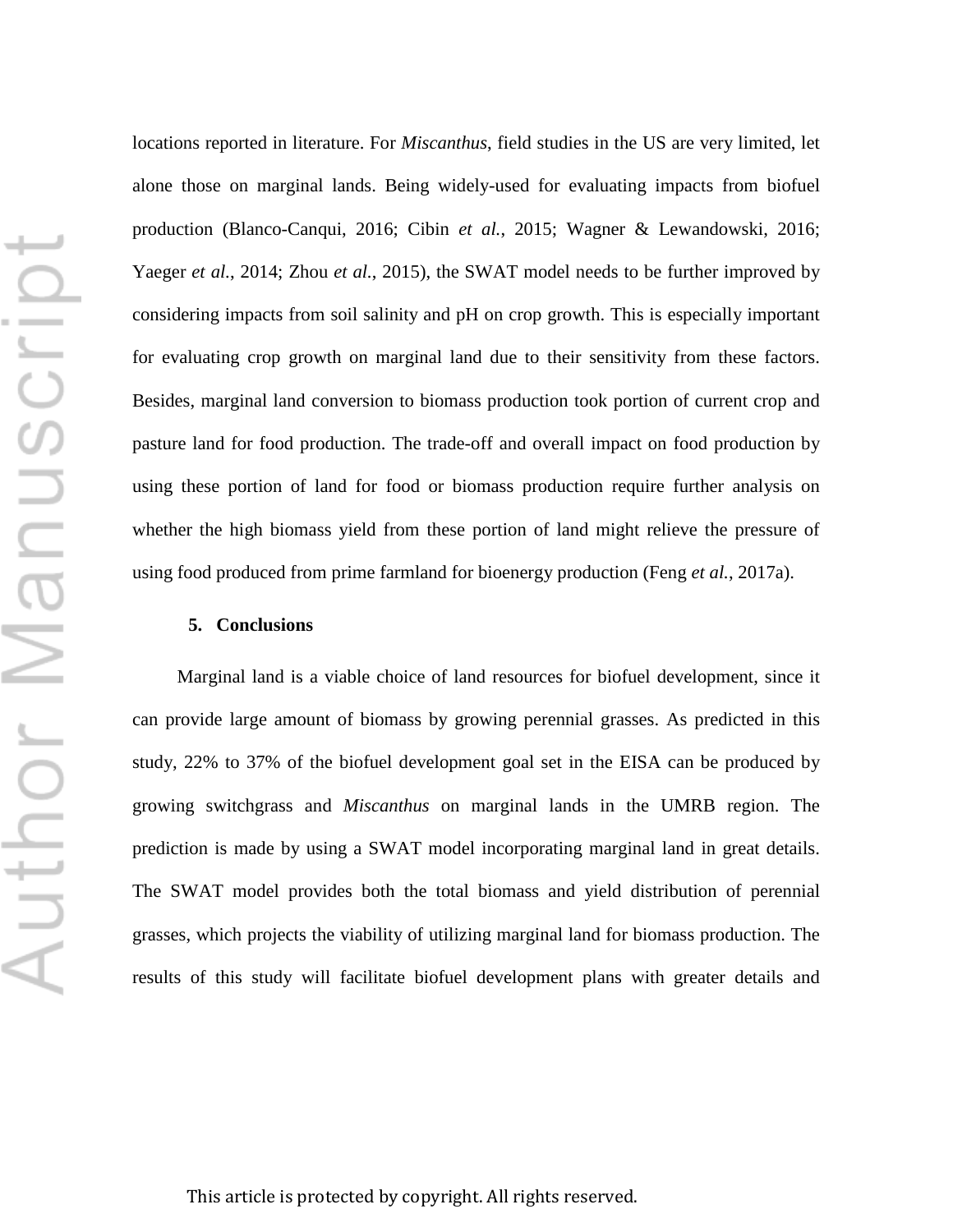enhance our understanding on biomass production potential from marginal lands. In addition, the results recommend that improvements are needed for applying the SWAT model in areas suffering salinity and pH problems affecting perennial plant growth.

# **6. Acknowledgements**

This study was funded by the US Department of Energy (Award No. DE-EE0004396) and CENUSA Bioenergy grant (USDA NIFA\_AFRI grant No. 2011-68005- 30411).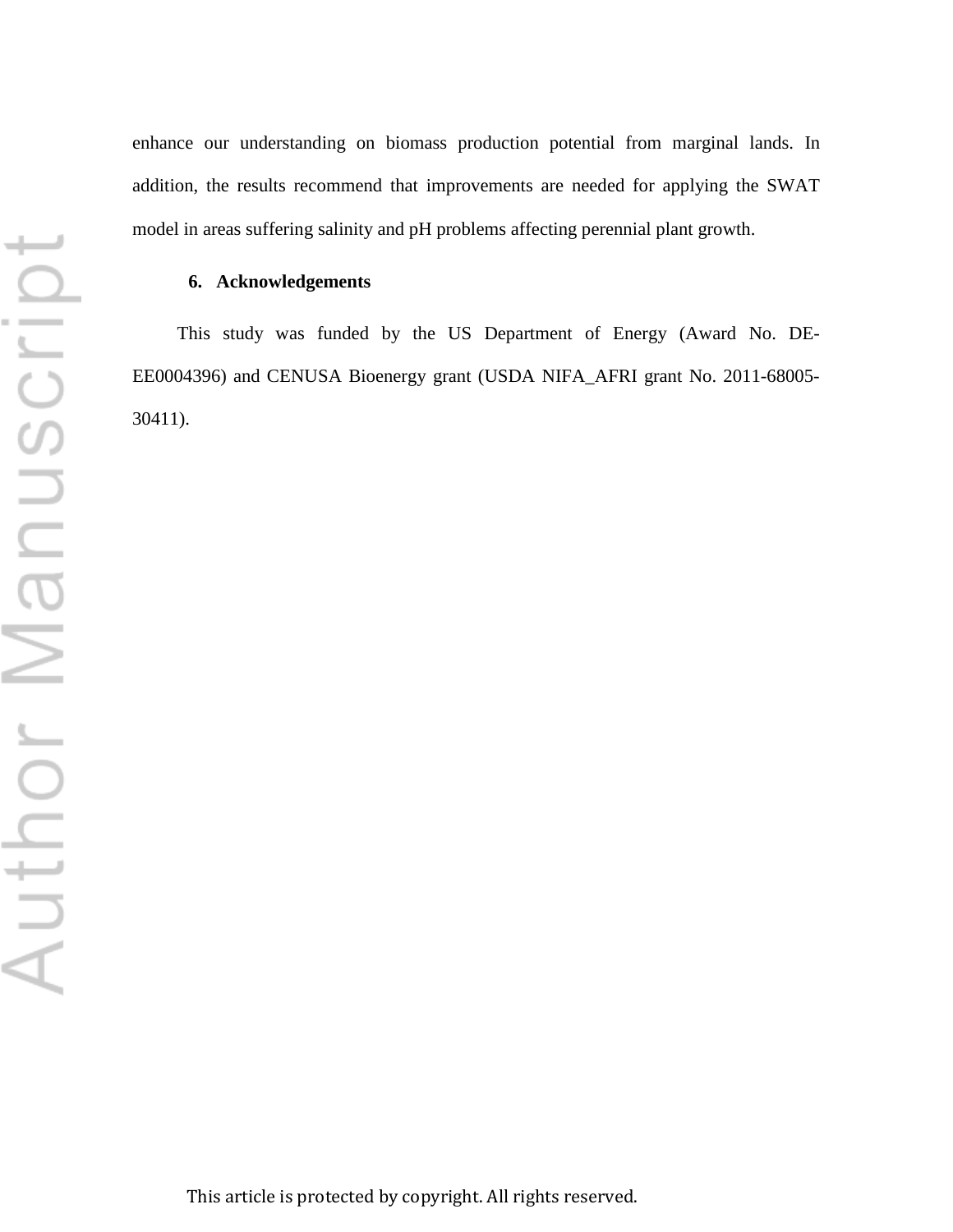#### **7. References**

- Ajanovic A. 2011. Biofuels versus food production: Does biofuels production increase food prices? *Energy* **36**: 2070–2076. DOI: 10.1016/j.energy.2010.05.019
- Blanco-Canqui H. 2016. Growing Dedicated Energy Crops on Marginal Lands and Ecosystem Services. *Soil Science Society of America Journal* **80**: 845. DOI: 10.2136/sssaj2016.03.0080
- Blanco-Canqui H, Gantzer CJ, Anderson SH. 2006. Performance of Grass Barriers and Filter Strips under Interrill and Concentrated Flow. *Journal of Environment Quality* **35**: 1969–1974. DOI: 10.2134/jeq2006.0073
- Cai X, Zhang X, Wang D. 2011. Land availability for biofuel production. *Environmental Science and Technology* **45**: 334–339. DOI: 10.1021/es103338e
- Campbell JE, Lobell DB, Genova RC, Field CB. 2008. The global potential of bioenergy on abandoned agriculture lands. *Environmental Science and Technology* **42**: 5791– 5794. DOI: 10.1021/es800052w
- Cibin R, Trybula E, Chaubey I, Brouder SM, Volenec JJ. 2016. Watershed-scale impacts of bioenergy crops on hydrology and water quality using improved SWAT model. *GCB Bioenergy* **8**: 837–848. DOI: 10.1111/gcbb.12307
- Clifton-brown JC, Stampfl PF, Jones MB. 2004. Miscanthus biomass production for energy in Europe and its potential contribution to decreasing fossil fuel carbon emissions. *Global Change Biology* **10**: 509–518. DOI: 10.1111/j.1529-8817.2003.00749.x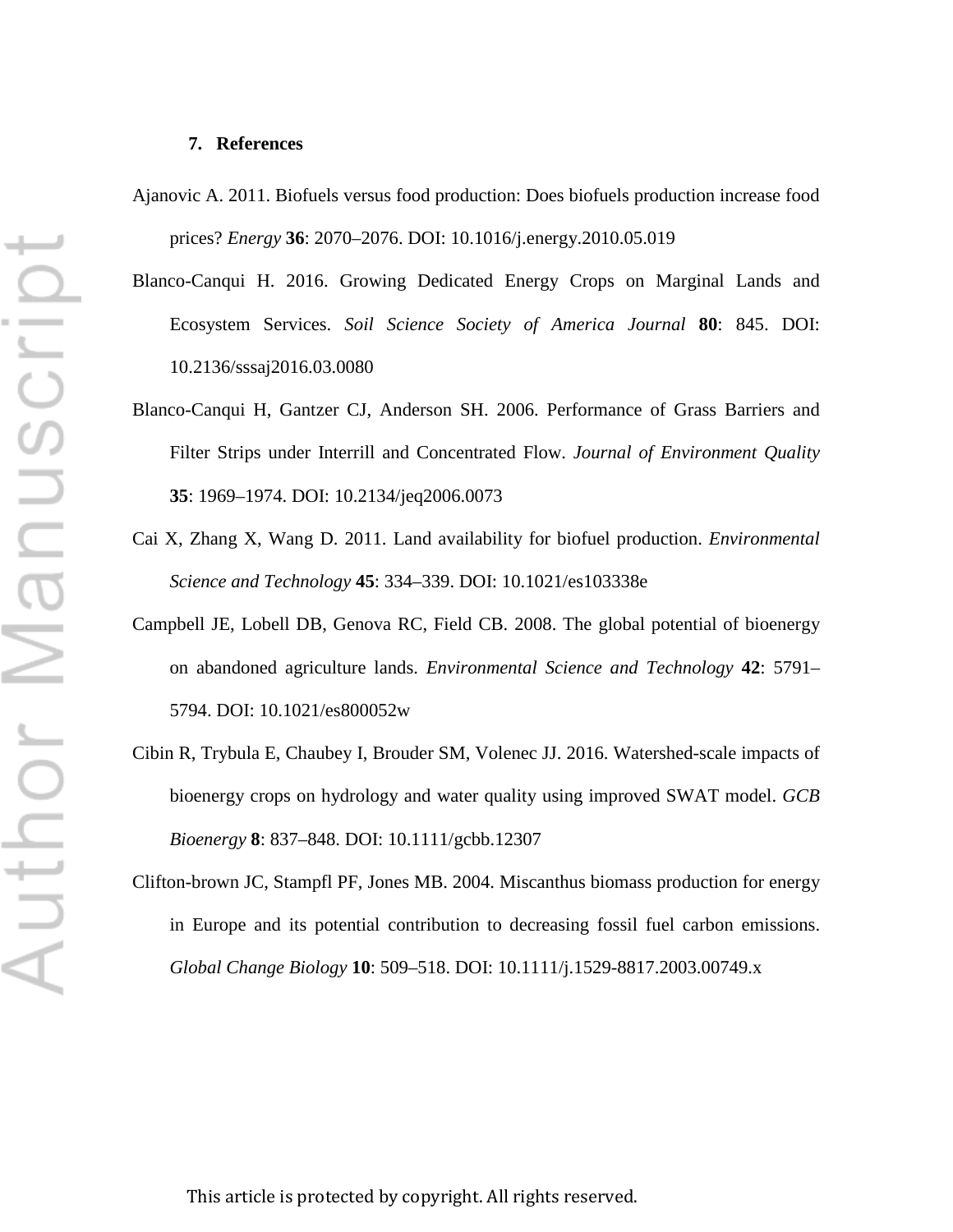- Curley EM, O'Flynn MG, McDonnell KP. 2009. Nitrate leaching losses from Miscanthus x giganteus impact on groundwater quality. *Journal of Agronomy* **8**: 107–112. DOI: 10.3923/ja.2009.107.112
- Dabney SM, McGregor KC, Wilson GV, Cullum RF. 2009. How Management of Grass Hedges Affects their Erosion Reduction Potential. *Soil Science Society of America Journal* **73**: 241. DOI: 10.2136/sssaj2007.0434
- Demissie Y, Yan E, Wu M. 2012. Assessing regional hydrology and water quality implications of large-scale biofuel feedstock production in the Upper Mississippi River Basin. *Environmental Science and Technology* **46**: 9174–9182. DOI: 10.1021/es300769k
- Elsheikh R, Mohamed Shariff ARB, Amiri F, Ahmad NB, Balasundram SK, Soom MAM. 2013. Agriculture Land Suitability Evaluator (ALSE): A decision and planning support tool for tropical and subtropical crops. *Computers and Electronics in Agriculture* **93**: 98–110. DOI: 10.1016/j.compag.2013.02.003
- Feng Q, Chaubey I, Her YG, Cibin R, Engel B, Volenec J, Wang X. 2015. Hydrologic and water quality impacts and biomass production potential on marginal land. *Environmental Modelling and Software* **72**: 230–238. DOI: 10.1016/j.envsoft.2015.07.004
- Feng Q, Chaubey I, Engel B, Cibin R, Sudheer KP, Volenec J. 2017a. Marginal land suitability for switchgrass, Miscanthus and hybrid poplar in the Upper Mississippi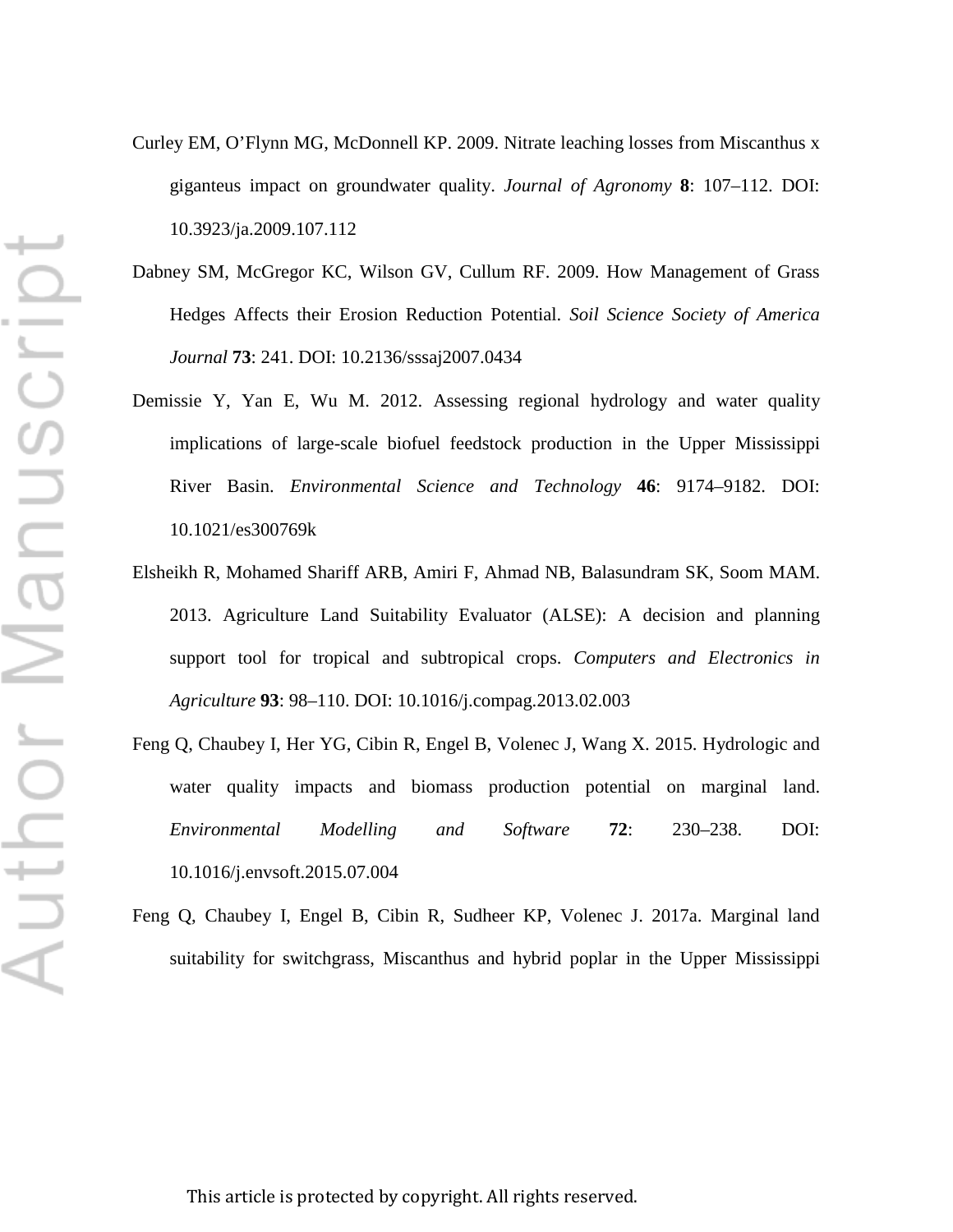River Basin (UMRB). *Environmental Modelling & Software* 93: 356–365. DOI: 10.1016/j.envsoft.2017.03.027

- Feng, Q., Chaubey, I., Cibin, R., Engel, B., Sudheer, K.P., Volenec, J., 2017b. Simulating establishment periods of switchgrass and Miscanthus in the soil and water assessment tool (SWAT) *Transactions of the American Society of Agricultural and Biological Engineers*, 60, 1621–1632. doi:10.13031/trans.12227.
- Gessesse B, Bewket W, Bräuning A. 2015. Model-Based Characterization and Monitoring of Runoff and Soil Erosion in Response to Land Use/land Cover Changes in the Modjo Watershed, Ethiopia. Land Degradation & Development 26: 711–724. DOI: 10.1002/ldr.2276
- Gopalakrishnan G, Cristina Negri M, Snyder SW. 2011. A Novel Framework to Classify Marginal Land for Sustainable Biomass Feedstock Production. *Journal of Environment Quality* **40**: 1593. DOI: 10.2134/jeq2010.0539
- Gopalakrishnan G, Negri MC, Wang M, Wu M, Snyder SW, Lafreniere L. 2009. Biofuels, land, and water: a systems approach to sustainability. *Environmental science & technology* **43**: 6094–6100. DOI: 10.1021/Es900801u
- Hastings A, Clifton-brown J, Wattenbach M, Mitchell CP, Stampfl P, Smith P. 2009. Future energy potential of Miscanthus in Europe. *GCB Bioenergy* **1**: 16. DOI: 10.1111/j.1757-1707.2009.01012.x

James L. 2010. Theory and Identification of Marginal Land and Factors Determining Land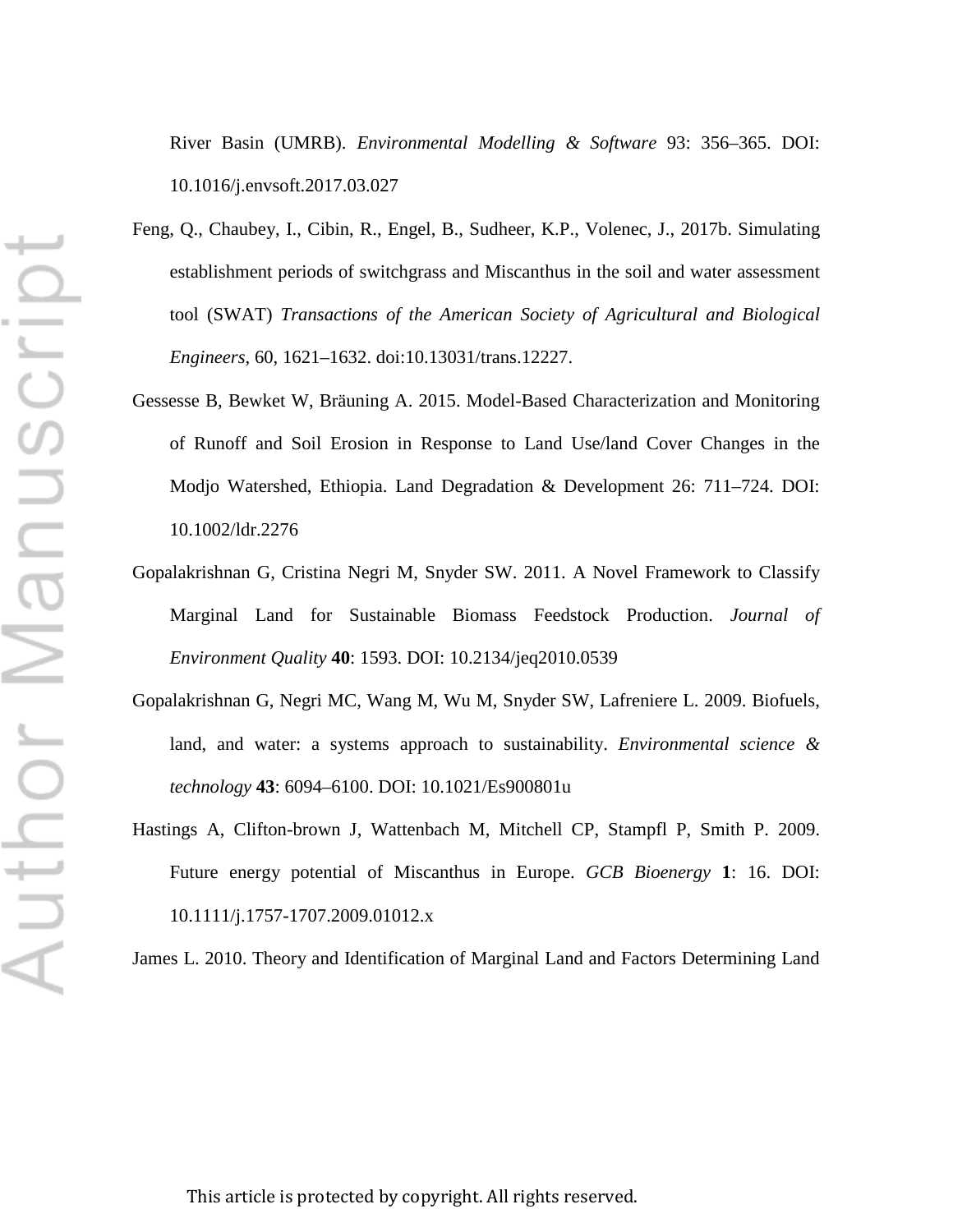Use Change (Master Thesis). Available from ProQuest Dissertations and Theses Database (ProQuest Document ID 1697511479)

- Lal R. 2006. Enhancing crop yields in the developing countries through restoration of the soil organic carbon pool in agricultural lands. Land Degradation & Development 17: 197–209. DOI: 10.1002/ldr.696
- Lee J, Pedroso G, Linquist BA, Putnam D, van Kessel C, Six J. 2012. Simulating switchgrass biomass production across ecoregions using the DAYCENT model. *GCB Bioenergy* **4**: 521–533. DOI: 10.1111/j.1757-1707.2011.01140.x
- Liu TT, McConkey BG, Ma ZY, Liu ZG, Li X, Cheng LL. 2011. Strengths, weaknessness, opportunities and threats analysis of bioenergy production on Marginal Land. *Energy Procedia* **5**: 2378–2386. DOI: 10.1016/j.egypro.2011.03.409
- Love BJ, Nejadhashemi AP. 2011. Water quality impact assessment of large-scale biofuel crops expansion in agricultural regions of Michigan. *Biomass and Bioenergy* **35**: 2200–2216. DOI: 10.1016/j.biombioe.2011.02.041
- McIsaac GF, David MB, Mitchell CA. 2010. Miscanthus and Switchgrass Production in Central Illinois: Impacts on Hydrology and Inorganic Nitrogen Leaching. *Journal of Environmental Quality* **39**: 1790–1799. DOI: 10.2134/jeq2009.0497
- Ng TL, Eheart JW, Cai X, Miguez F. 2010. Modeling miscanthus in the Soil and Water Assessment Tool (SWAT) to simulate its water quality effects as a bioenergy crop. *Environmental Science and Technology* **44**: 7138–7144. DOI: 10.1021/es9039677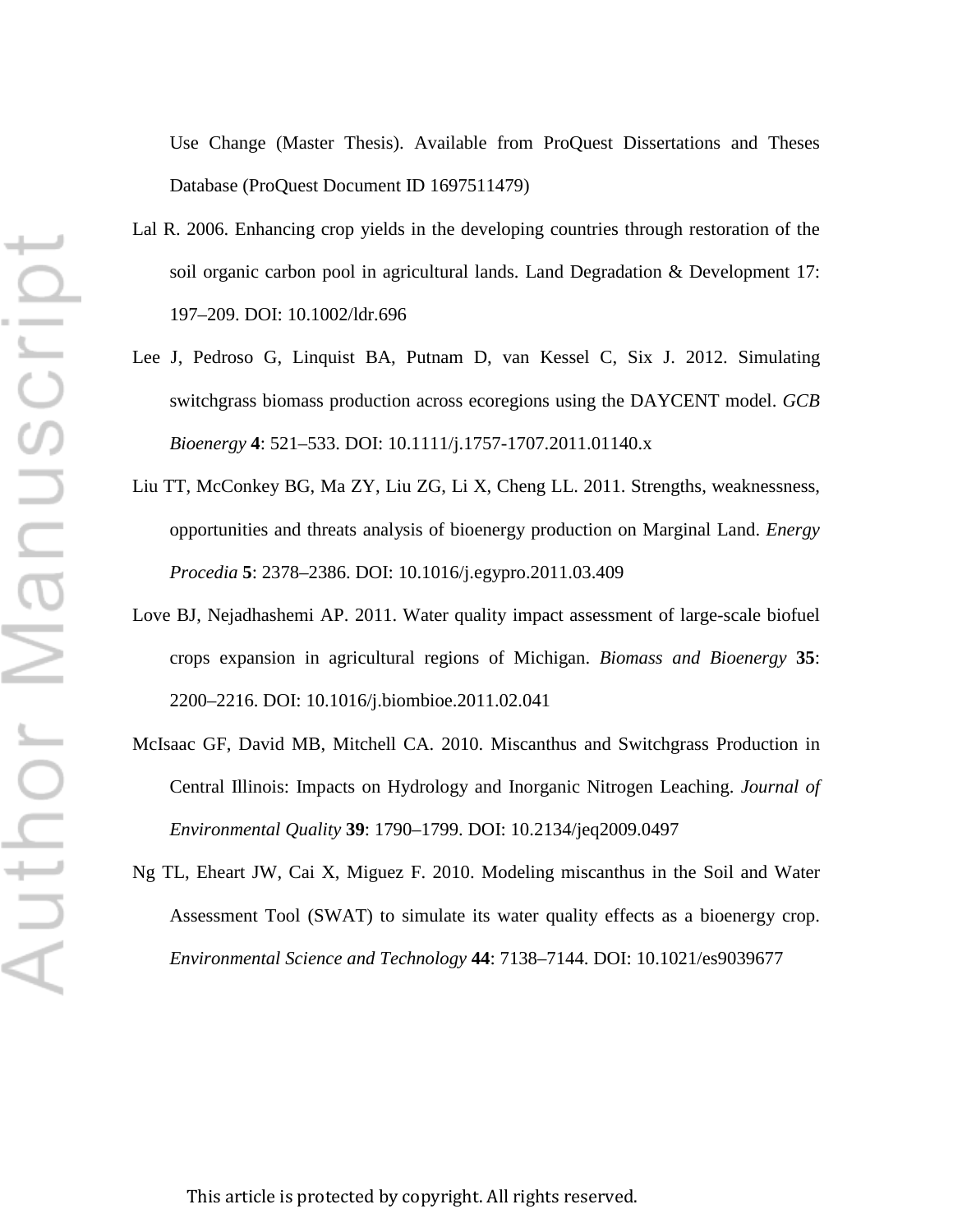- Nonhebel S. 2005. Renewable energy and food supply: Will there be enough land? *Renewable and Sustainable Energy Reviews* **9**: 191–201. DOI: 10.1016/j.rser.2004.02.003
- Peterson, G. M., & Galbraith, J. K. 1932. The concept of marginal land. *Agricultural & Applied Economics Association*, 14(2), 295–310.
- Rosegrant MW, Msangi S. 2014. Consensus and Contention in the Food-Versus-Fuel Debate. *Annual Review of Environment and Resources* **39**: 271–294. DOI: 10.1146/annurev-environ-031813-132233
- Skevas, T, Swinton, SM, & Hayden, NJ. 2014. What type of landowner would supply marginal land for energy crops? *Biomass and Bioenergy*, **67**, 252–259. http://doi.org/10.1016/j.biombioe.2014.05.011
- Srinivasan R, Zhang X, Arnold J. 2010a. SWAT ungaged: Hydrological budget and crop yield predictions in the Upper Mississipp River basin. *Transactions of the American Society of Agricultural and Biological Engineers* **53**: 1533–1546. DOI: 10.13031/2013.34903
- Srinivasan R, Zhang X, Arnold JR. 2010b. SWAT Ungauged: Hydological Budget and Crop Yield Predictions in Upper Mississippi River Basin. *Transactions of ASABE* **53**: 1533–1546
- Sudha P, Ravindranath N. 1999. Land availability and biomass production potential in India. *Biomass and Bioenergy* **16**: 207–221. DOI: 10.1016/S0961-9534(98)00083-X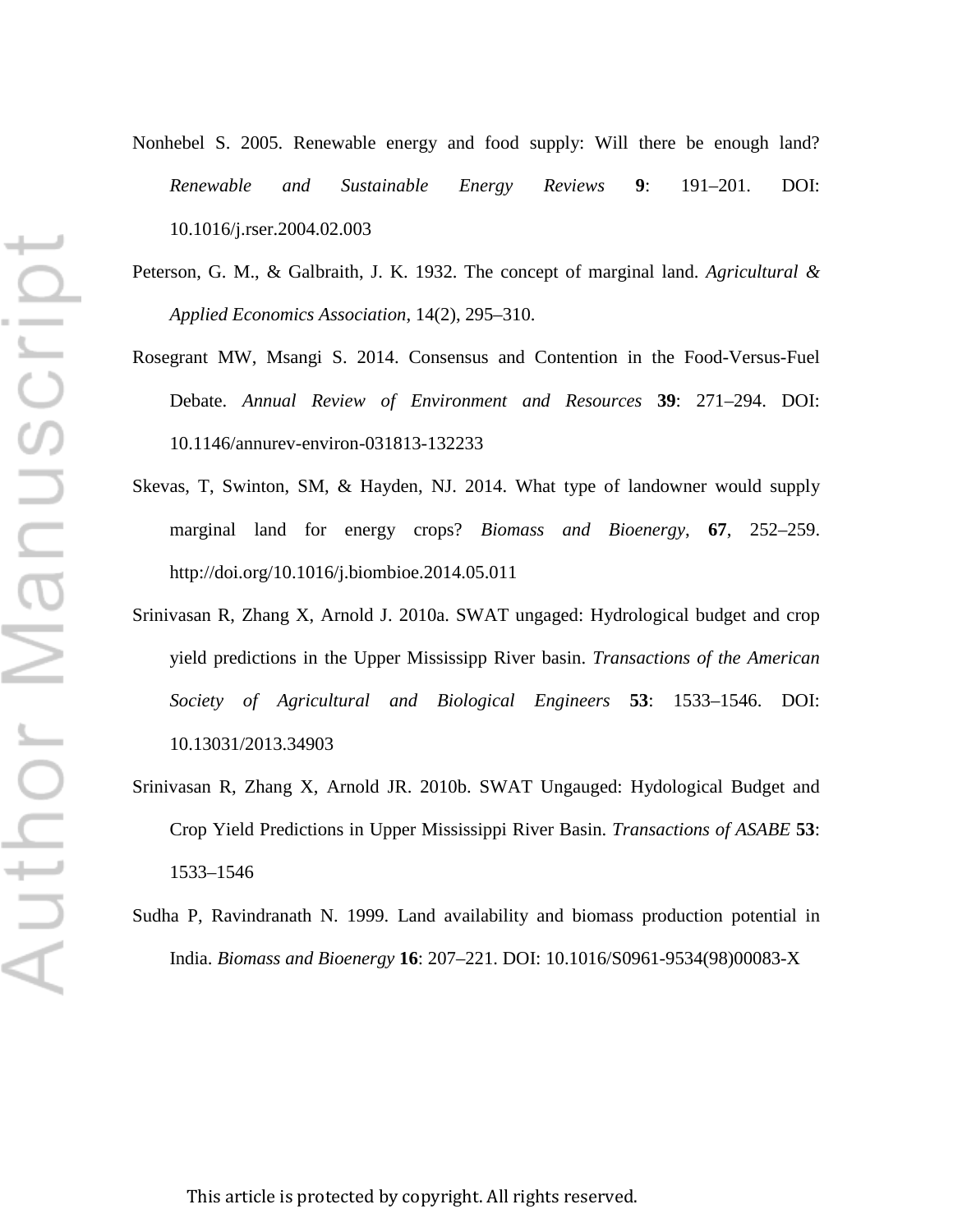Tang Y, Xie J-S, Geng S. 2010. Marginal land-based biomass energy production in China. *Journal of integrative plant biology* **52**: 112–21. DOI: 10.1111/j.1744- 7909.2010.00903.x

- Tilman D, Hill J, Lehman C. 2006. Carbon-negative biofuels from low-input high-diversity grassland biomass. *Science* **314**: 1598–1600. DOI: 10.1126/science.1133306
- Trybula EM, Cibin R, Burks JL, Chaubey I, Brouder SM, Volenec JJ. 2015. Perennial rhizomatous grasses as bioenergy feedstock in SWAT: Parameter development and model improvement. *GCB Bioenergy* **7**: 1185–1202. DOI: 10.1111/gcbb.12210
- USDA National Agricultural Statistics Service Cropland Data Layer. 2014. Published cropspecific data layer [Online]. Available at https://nassgeodata.gmu.edu/CropScape/ (accessed May 2015). USDA-NASS, Washington, DC.
- VanLoocke A, Twine TE, Kucharik CJ, Bernacchi CJ. 2016. Assessing the potential to decrease the Gulf of Mexico hypoxic zone with Midwest US perennial cellulosic feedstock production. *GCB Bioenergy*. DOI: 10.1111/gcbb.12385
- Wagner M, Lewandowski I. 2016. Relevance of environmental impact categories for perennial biomass production. *GCB Bioenergy*. DOI: 10.1111/gcbb.12372
- Wang R, Bowling LC, Cherkauer KA. 2016. Estimation of the effects of climate variability on crop yield in the Midwest USA. *Agricultural and Forest Meteorology* **216**: 141– 156. DOI: 10.1016/j.agrformet.2015.10.001

Wang R, Kalin L. 2011. Modelling effects of land use/cover changes under limited data.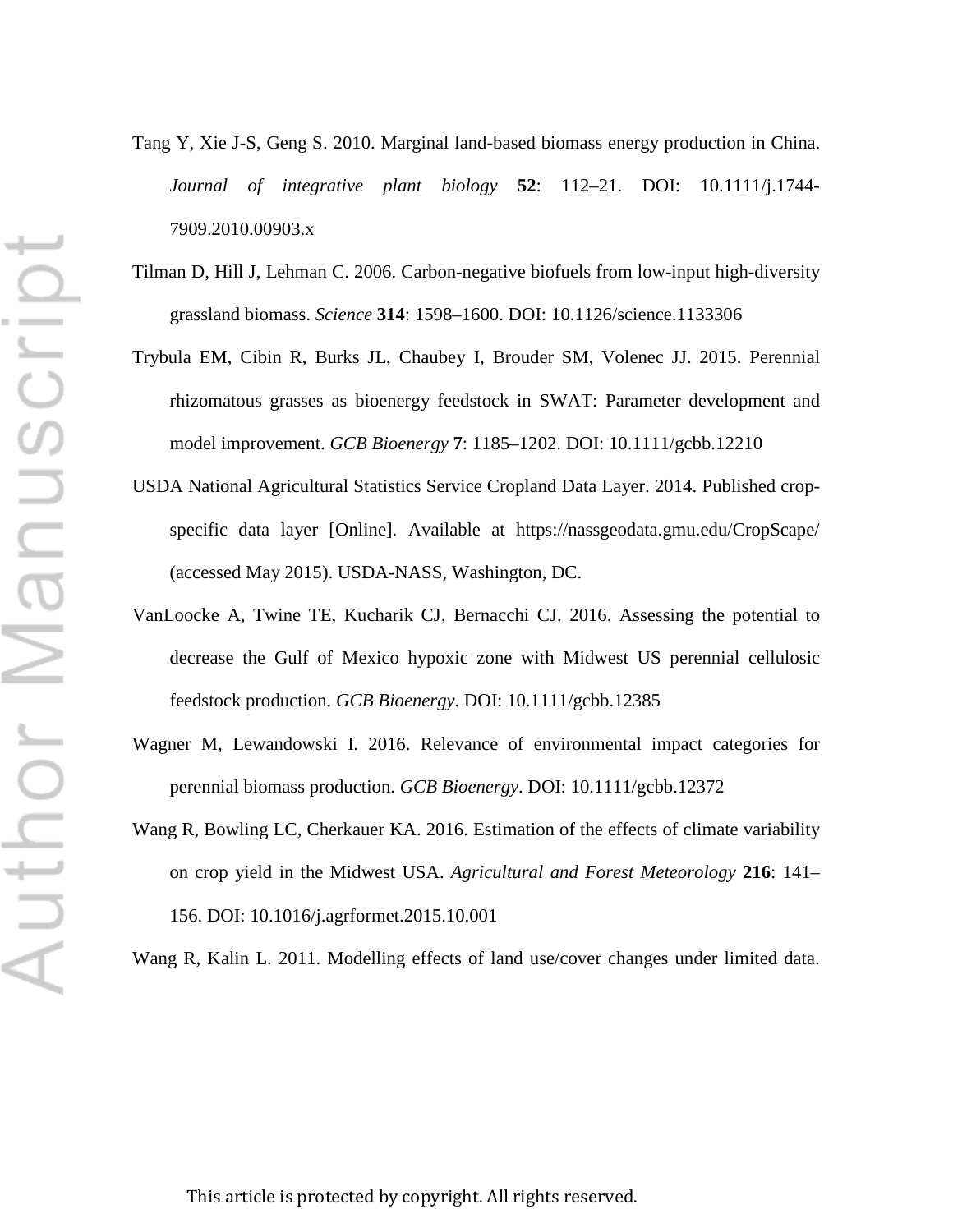*Ecohydrology* **4**: 265–276. DOI: 10.1002/eco.174

- Wang R, Kalin L, Kuang W, Tian H. 2014. Individual and combined effects of land use/cover and climate change on Wolf Bay watershed streamflow in southern Alabama. *Hydrological Processes* **28**: 5530-5546. DOI: 10.1002/hyp.10057
- Wright L, Turhollow A. 2010. Switchgrass selection as a "model" bioenergy crop: A history of the process. *Biomass & Bioenergy* **34**: 851–868. DOI: 10.1016/j.biombioe.2010.01.030
- Wu M, Chiu Y, Demissie Y. 2012a. Quantifying the regional water footprint of biofuel production by incorporating hydrologic modeling. *Water Resources Research* **48**: W10518. DOI: 10.1029/2011WR011809
- Wu M, Demissie Y, Yan E. 2012b. Simulated impact of future biofuel production on water quality and water cycle dynamics in the Upper Mississippi river basin. *Biomass and Bioenergy* **41**: 44–56. DOI: 10.1016/j.biombioe.2012.01.030
- Wullschleger SD, Davis EB, Borsuk ME, Gunderson CA, Lynd LR. 2010. Biomass production in switchgrass across the United States: Database description and determinants of yield. *Agronomy Journal* **102**: 1158–1168. DOI: 10.2134/agronj2010.0087
- Yaeger MA, Housh M, Cai X, Sivapalan M. 2014. An integrated modeling framework for exploring flow regime and water quality changes with increasing biofuel crop production in the U.S.Corn Belt. *Water Resources Research* **50**: 9385–9404. DOI: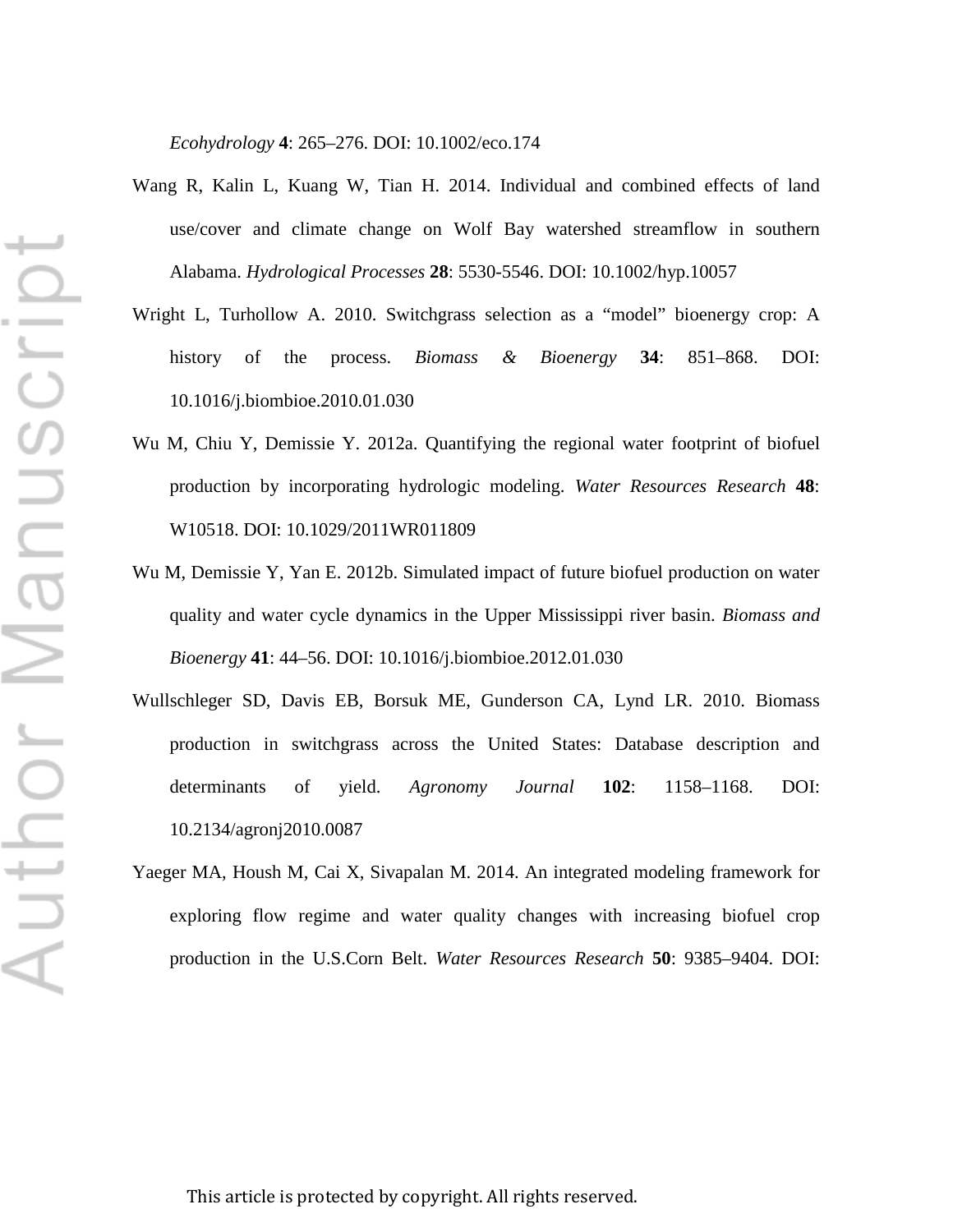- Yen, H, White, MJ, Arnold, JG, Keitzer, SC, Johnson, MV, Atwood, JD, et al. 2016. Western Lake Erie Basin: Soft-data-constrained, NHDPlus resolution watershed modeling and exploration of applicable conservation scenarios. *Science of The Total Environment,* 569, 1265–1281. http://doi.org/10.1016/j.scitotenv.2016.06.202
- Zhou X "Vivian," Clark CD, Lambert DM, English BC, Larson JA, Boyer CN. 2015. Biomass supply and nutrient runoff abatement under alternative biofuel feedstock production subsidies. *Agricultural Systems* **139**: 250–259. DOI: 10.1016/j.agsy.2015.08.002
- Zub HW, Brancourt-Hulmel M. 2010. Agronomic and physiological performances of different species of Miscanthus, a major energy crop. A review. *Agronomy for Sustainable Development* **30**: 201–214. DOI: Doi 10.1051/Agro/2009034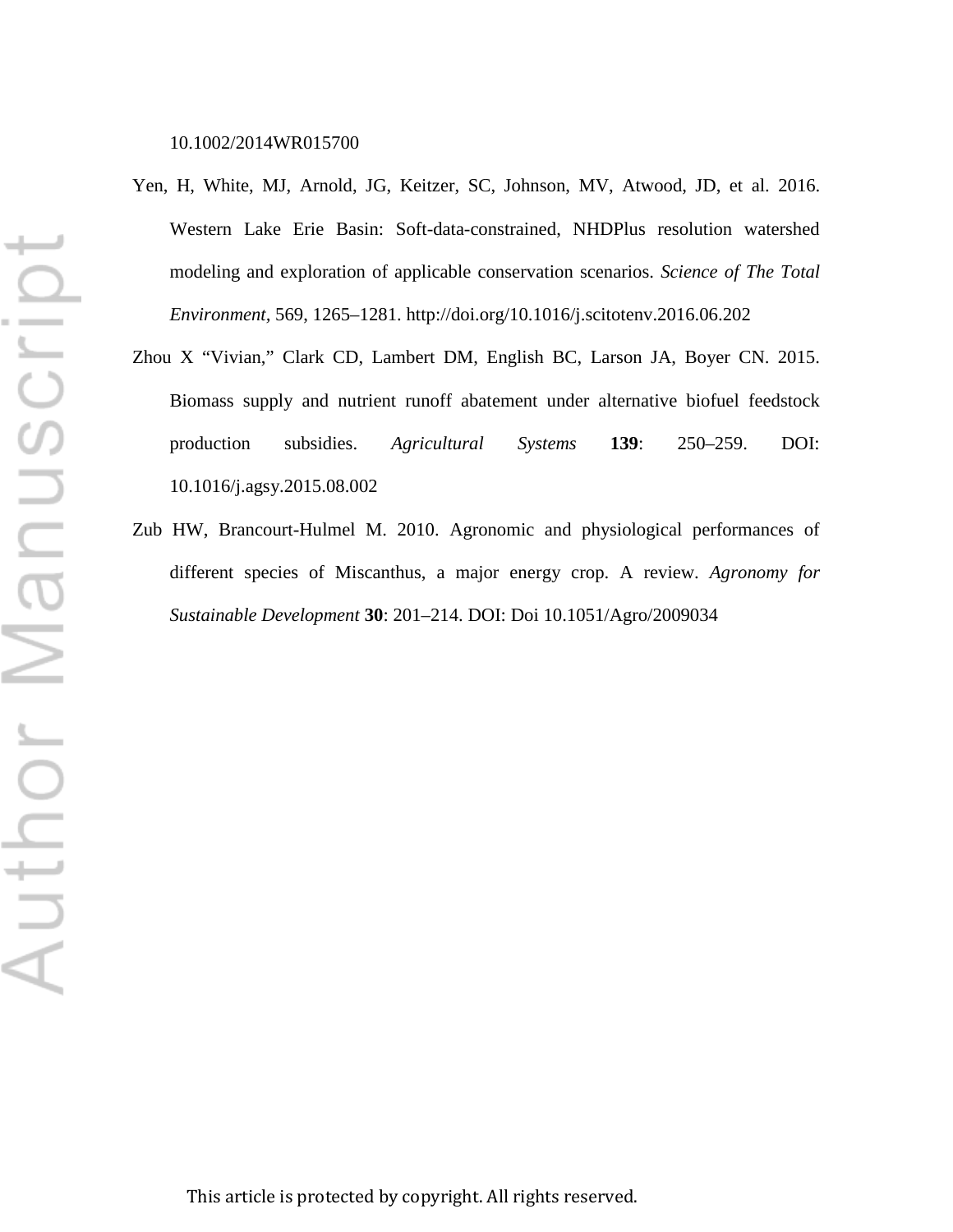

Figure 1: Location, major land use types and fields for switchgrass (SWCH) sites of the Upper Mississippi River Basin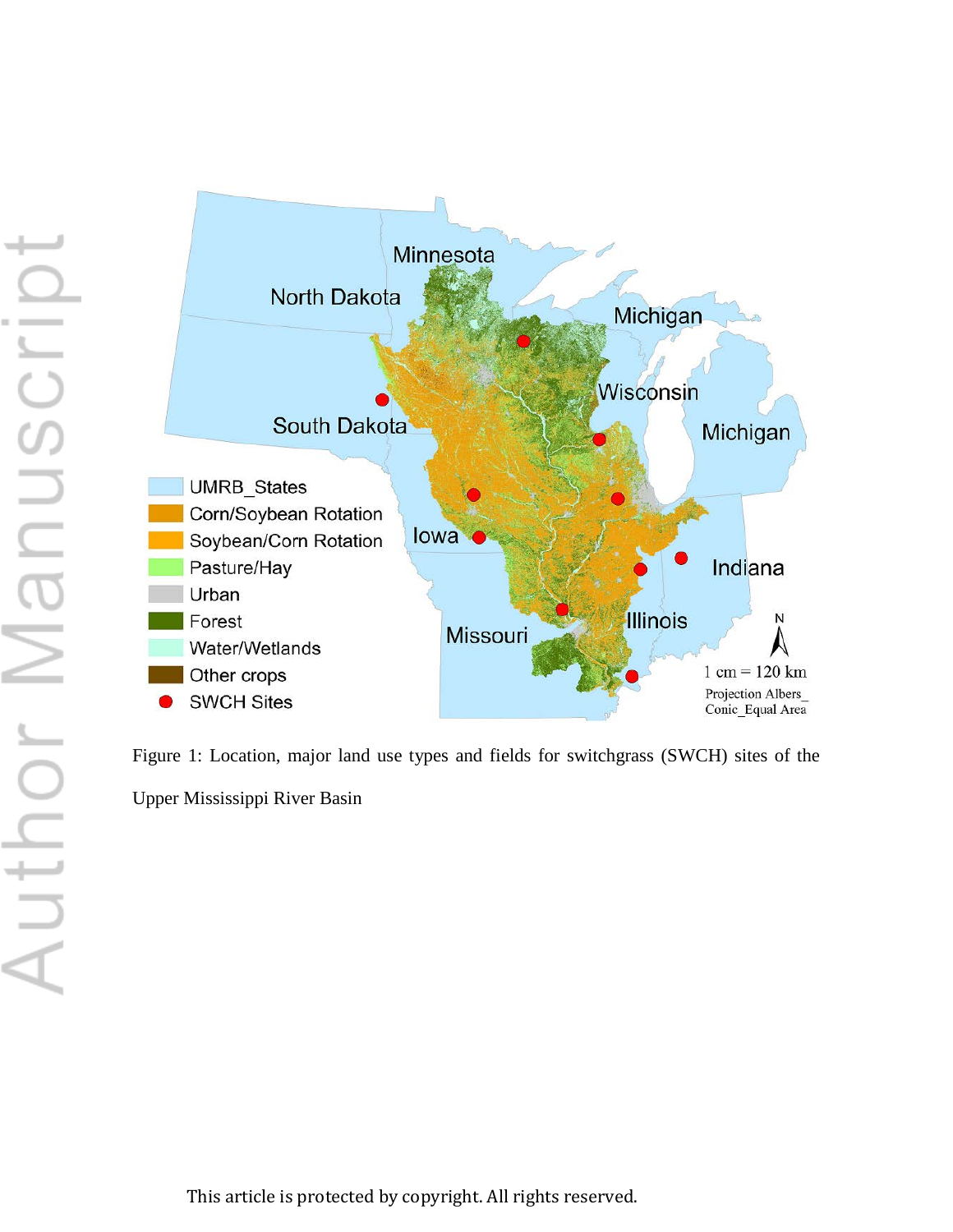

Figure 2: Simulated yield of switchgrass and Miscanthus during their pre- and postestablishment periods on marginal land with three suitability classes. LCC stands for Land capability class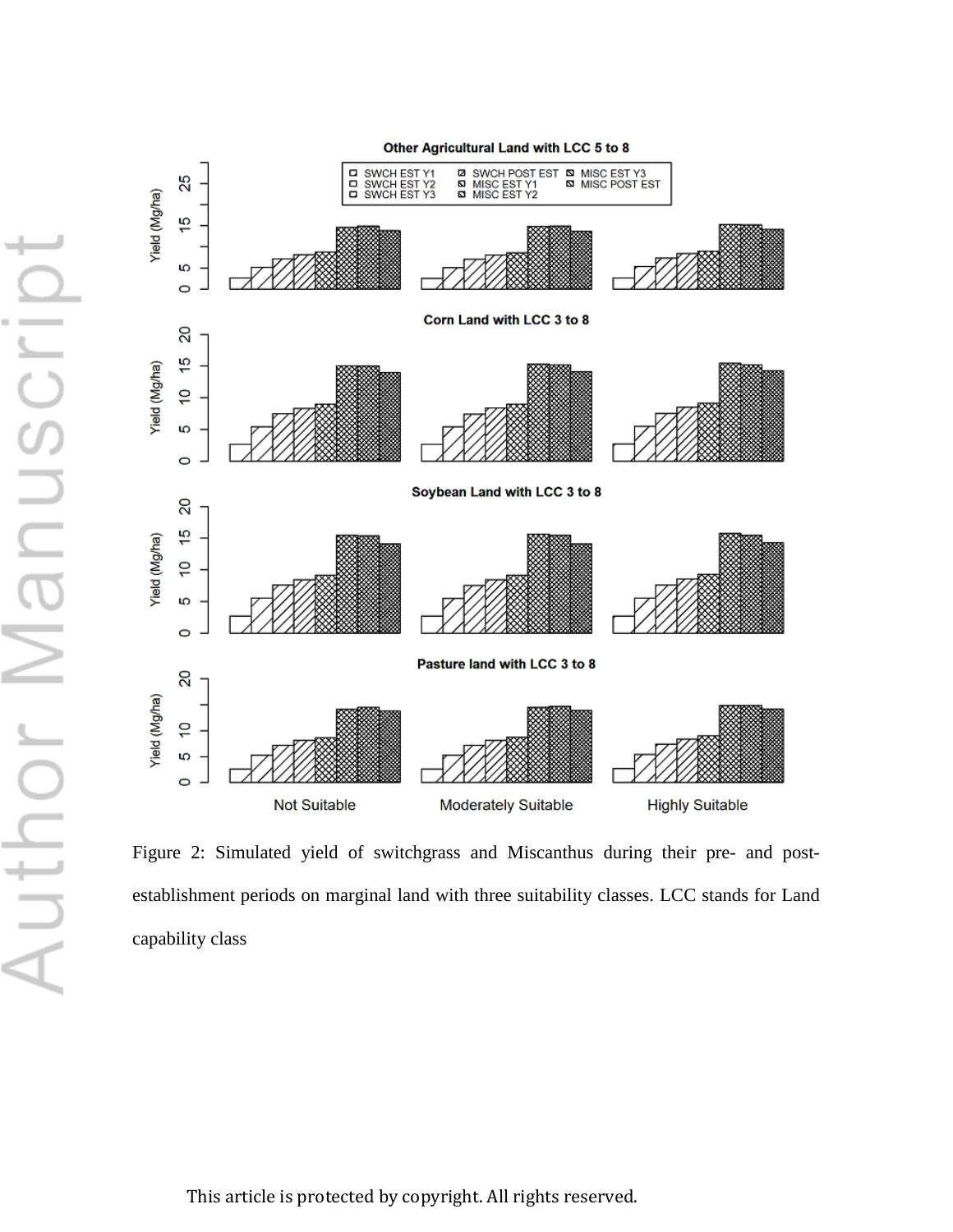

Figure 3: Comparison of flow at the outlet of the Upper Mississippi River Basin simulated under scenarios for the baseline, growing switchgrass and growing Miscanthus on all marginal land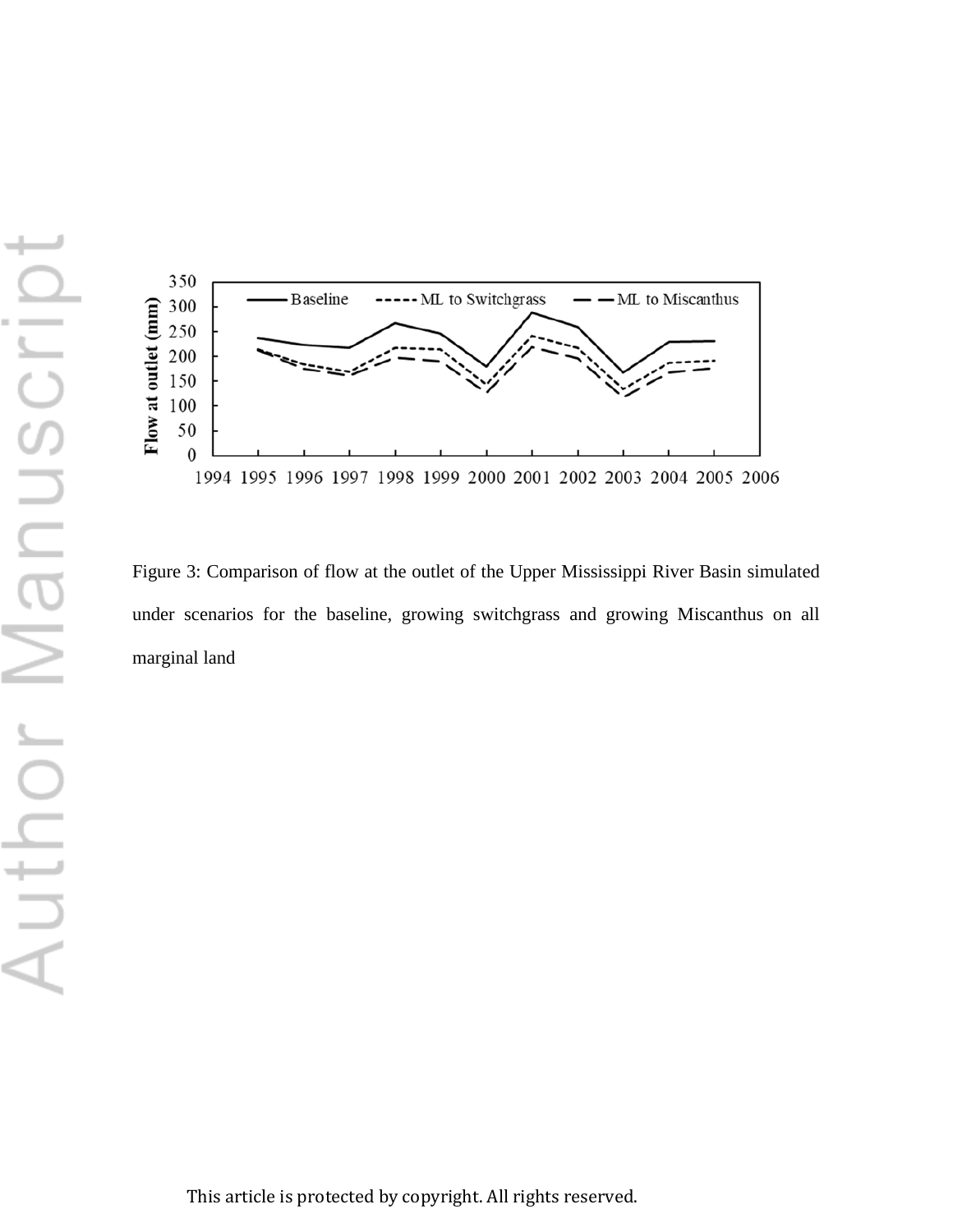| No.            | <b>Station</b>                         | <b>USGS</b><br>Gauge | <b>Calibration</b><br>(Monthly) |           | <b>Validation</b><br>(Monthly) |           |
|----------------|----------------------------------------|----------------------|---------------------------------|-----------|--------------------------------|-----------|
|                |                                        | No.                  | ${\bf R}^2$                     | <b>NS</b> | ${\bf R}^2$                    | <b>NS</b> |
| $\mathbf{1}$   | Mississippi river at St. Paul, MN      | 05331000             | 0.67                            | 0.77      | 0.60                           | 0.78      |
| $\overline{2}$ | Minnesota River near Jordan, MN        | 05330000             | 0.90                            | 0.94      | 0.94                           | 0.95      |
| 3              | St. Croix River at St. Croix Falls, WI | 05340500             | 0.63                            | 0.74      | 0.72                           | 0.80      |
| $\overline{4}$ | Chippewa River at Durand, WI           | 05369500             | 0.66                            | 0.72      | 0.65                           | 0.68      |
| 5              | Mississippi River at McGregor, IA      | 05389500             | 0.71                            | 0.73      | 0.69                           | 0.78      |
| 6              | Wisconsin River at Muscoda, WI         | 05407000             | 0.44                            | 0.63      | 0.45                           | 0.63      |
| 7              | Mississippi River at Clinton, IA       | 05420500             | 0.73                            | 0.75      | 0.64                           | 0.76      |
| 8              | Skunk River at Augusta, IA             | 05474000             | 0.81                            | 0.84      | 0.72                           | 0.78      |
| 9              | Iowa River at Wapello, IA              | 05465500             | 0.71                            | 0.74      | 0.65                           | 0.66      |
| 10             | Rock River near Joslin, IL             | 05446500             | 0.64                            | 0.71      | 0.43                           | 0.61      |
| 11             | Des Moines River at Keosauqua, IA      | 0.490500             | 0.56                            | 0.61      | 0.52                           | 0.54      |
| 12             | Mississippi River below Grafton, IL    | 05587455             | 0.85                            | 0.87      | 0.74                           | 0.80      |
| 13             | Illinois River at Valley City, IL      | 05586100             | 0.66                            | 0.69      | 0.66                           | 0.73      |

Table 1 Monthly calibration/validation statistics (Coefficient of determination,  $R^2$  and the Nash-Sutcliffe coefficiency, NS) for flow at various stations in the Upper Mississippi River Basin